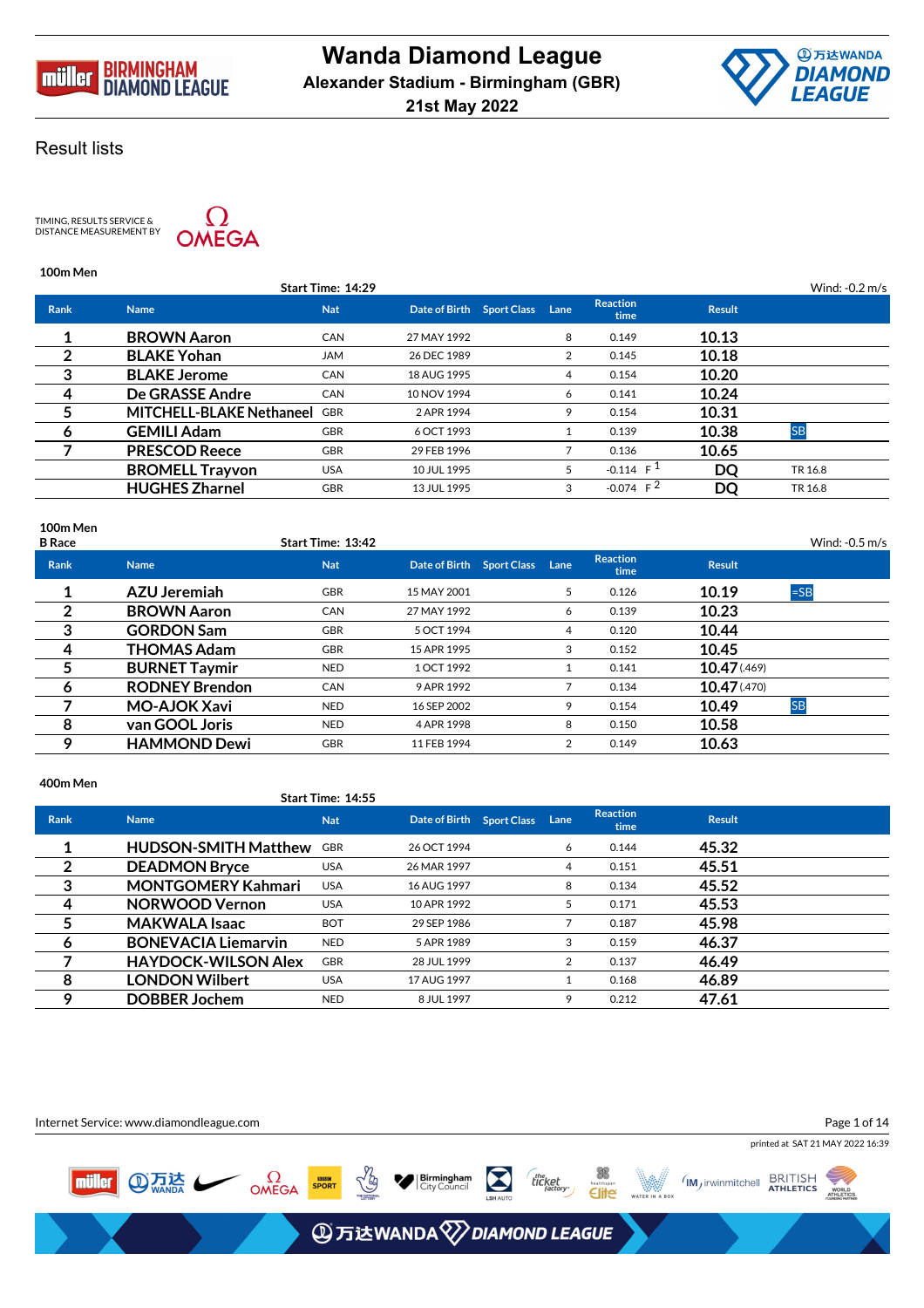



| 400m Men<br><b>B</b> Race |                             | Start Time: 13:50 |                           |      |                         |               |           |
|---------------------------|-----------------------------|-------------------|---------------------------|------|-------------------------|---------------|-----------|
| <b>Rank</b>               | <b>Name</b>                 | <b>Nat</b>        | Date of Birth Sport Class | Lane | <b>Reaction</b><br>time | <b>Result</b> |           |
| 1                         | <b>BRIER Joseph</b>         | <b>GBR</b>        | 16 MAR 1999               | 5.   | 0.164                   | 46.21         |           |
| 2                         | <b>METZGER Kevin</b>        | <b>GBR</b>        | 13 NOV 1997               | 4    | 0.157                   | 46.55         |           |
| 3                         | <b>HIGGINS Ben</b>          | <b>GBR</b>        | 14 NOV 2000               | 3    | 0.134                   | 46.59         |           |
| 4                         | <b>DAVEY Lewis</b>          | <b>GBR</b>        | 24 OCT 2000               | 2    | 0.176                   | 46.62         | PB        |
| 5                         | <b>CHALMERS Cameron</b>     | <b>GBR</b>        | 6 FEB 1997                | 6    | 0.199                   | 46.69         |           |
|                           | <b>YOUSIF Rabah</b>         | <b>GBR</b>        | 11 DEC 1986               | 9    | 0.180                   | 47.62         |           |
| 8                         | <b>THOMPSON Lee</b>         | <b>GBR</b>        | 5 MAR 1997                | 8    | 0.207                   | 47.65         |           |
| 9                         | <b>OKORO Efekemo</b>        | <b>GBR</b>        | 21 FEB 1992               |      | 0.146                   | 48.04         |           |
|                           | <b>RHODEN-STEVENS Jamal</b> | <b>GBR</b>        | 27 APR 1994               |      | 0.152                   | DQ            | TR 17.3.1 |

## **800m Men**

|             |                         | Start Time: 14:37 |             |                                |                |               |           |  |
|-------------|-------------------------|-------------------|-------------|--------------------------------|----------------|---------------|-----------|--|
| <b>Rank</b> | <b>Name</b>             | <b>Nat</b>        |             | Date of Birth Sport Class Lane |                | <b>Result</b> |           |  |
|             | <b>AROP Marco</b>       | <b>CAN</b>        | 20 SEP 1998 |                                | 2              | 1:45.41       | <b>SB</b> |  |
| 2           | <b>ROBERT Benjamin</b>  | <b>FRA</b>        | 4 JAN 1998  |                                | 4              | 1:46.22       |           |  |
| 3           | <b>HOPPEL Bryce</b>     | <b>USA</b>        | 5 SEP 1997  |                                | $\overline{7}$ | 1:46.33       | <b>SB</b> |  |
| 4           | <b>WIGHTMAN Jake</b>    | <b>GBR</b>        | 11 JUL 1994 |                                | $9 - 2$        | 1:46.39       | <b>SB</b> |  |
| 5           | <b>DOBEK Patryk</b>     | <b>POL</b>        | 13 FEB 1994 |                                | 5              | 1:46.63       |           |  |
| 6           | <b>KINYAMAL Wyclife</b> | <b>KEN</b>        | 2 JUL 1997  |                                |                | 1:46.64       |           |  |
|             | <b>MURPHY Clayton</b>   | <b>USA</b>        | 26 FEB 1995 |                                | $6 - 1$        | 1:47.23       |           |  |
| 8           | <b>ROWDEN Daniel</b>    | <b>GBR</b>        | 9 SEP 1997  |                                | 8              | 1:47.29       | <b>SB</b> |  |
| 9           | <b>BOL Peter</b>        | <b>AUS</b>        | 22 FEB 1994 |                                | $6 - 2$        | 1:47.59       |           |  |
| 10          | <b>GARCÍA Mariano</b>   | <b>ESP</b>        | 25 SEP 1997 |                                | 3              | 1:48.77       | <b>SB</b> |  |
|             | <b>SOWINSKI Erik</b>    | (PM) USA          | 21 DEC 1989 |                                | $9 - 1$        | <b>DNF</b>    |           |  |

**Intermediate times::** 400m 50.49 SOWINSKI Erik (USA)

## **800m Men**

| <b>B</b> Race |                           | Start Time: 13:26 |             |                                |               |  |
|---------------|---------------------------|-------------------|-------------|--------------------------------|---------------|--|
| <b>Rank</b>   | <b>Name</b>               | <b>Nat</b>        |             | Date of Birth Sport Class Lane | <b>Result</b> |  |
|               | <b>PATTISON Ben</b>       | <b>GBR</b>        | 15 DEC 2001 |                                | 1:49.21       |  |
| 2             | <b>WEBB Jamie</b>         | <b>GBR</b>        | 1 JUN 1994  | 6                              | 1:49.92       |  |
| 3             | <b>LANGFORD Kyle</b>      | <b>GBR</b>        | 2 FEB 1996  | $\overline{4}$                 | 1:49.94       |  |
| 4             | <b>McCANN Luke</b>        | <b>IRL</b>        | 12 MAR 1998 |                                | 1:50.43       |  |
| 5             | <b>ZAMAN-BROWNE Rocco</b> | <b>GBR</b>        | 4 DEC 2000  | 8                              | 1:50.45       |  |
| 6             | <b>DAVIS Archie</b>       | <b>GBR</b>        | 16 OCT 1998 | $9 - 2$                        | 1:50.81       |  |
|               | <b>LEARMONTH Guy</b>      | <b>GBR</b>        | 24 APR 1992 | 3                              | 1:51.43       |  |
| 8             | <b>HOWELLS Daniel</b>     | <b>GBR</b>        | 28 FEB 2002 | 2                              | 1:51.72       |  |
| 9             | <b>RANDOLPH Thomas</b>    | <b>GBR</b>        | 7 FEB 1999  |                                | 1:54.56       |  |
|               | <b>BIGG Luca</b>          | (PM) GBR          | 14 FEB 2001 | $9 - 1$                        | <b>DNF</b>    |  |

**Intermediate times::** 400m 54.99 BIGG Luca (GBR)

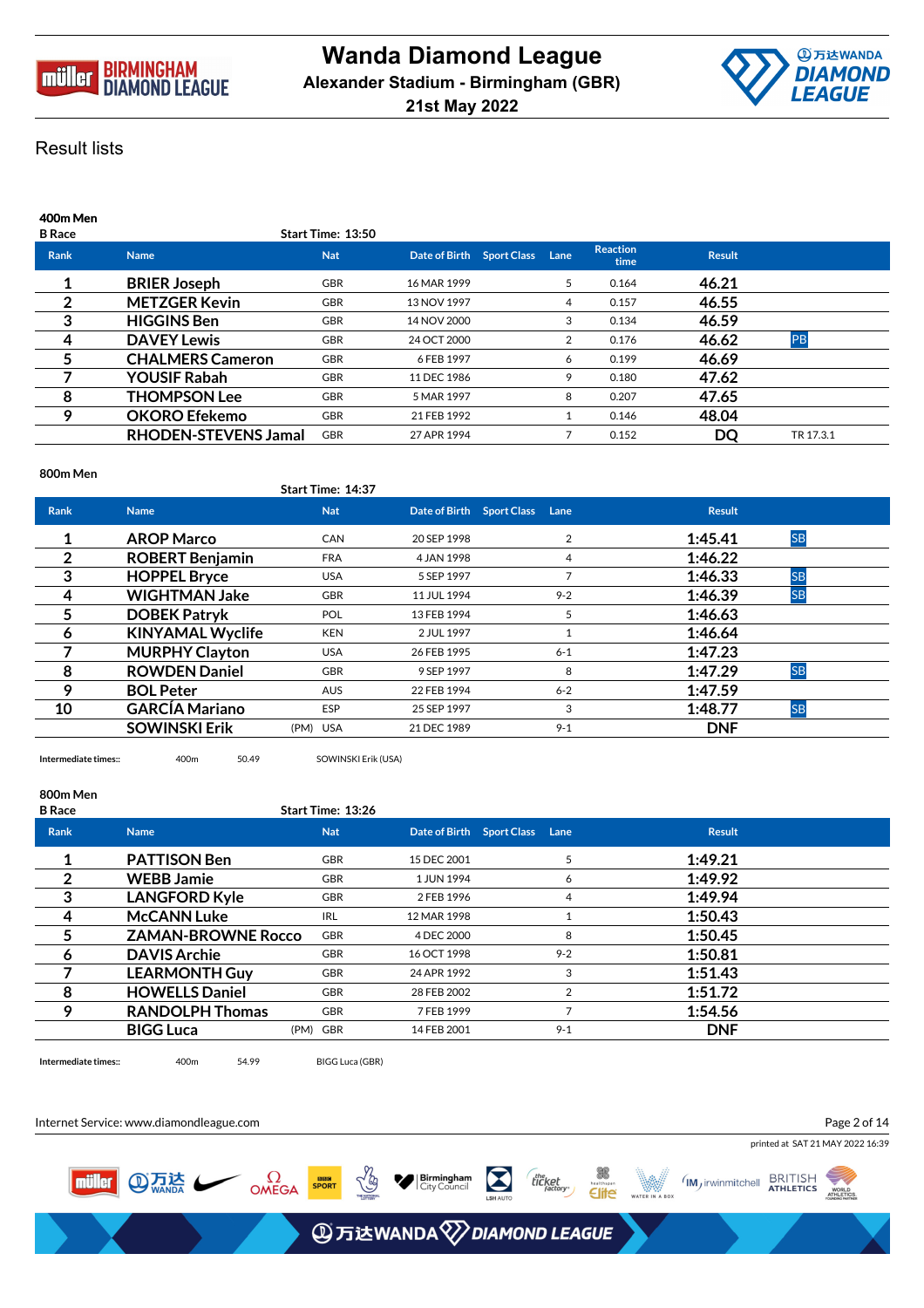



| <b>1500m Men</b> |                               |          |                   |             |                                   |                |               |           |
|------------------|-------------------------------|----------|-------------------|-------------|-----------------------------------|----------------|---------------|-----------|
|                  |                               |          | Start Time: 15:28 |             |                                   |                |               |           |
| <b>Rank</b>      | <b>Name</b>                   |          | <b>Nat</b>        |             | Date of Birth  Sport Class  Order |                | <b>Result</b> |           |
|                  | <b>KIPSANG Abel</b>           |          | <b>KEN</b>        | 27 NOV 1996 |                                   | 13             | 3:35.15       |           |
| 2                | <b>KATIR Mohamed</b>          |          | ESP               | 17 FEB 1998 |                                   | 6              | 3:35.62       |           |
| 3                | <b>HOARE Oliver</b>           |          | <b>AUS</b>        | 29 JAN 1997 |                                   | 8              | 3:35.76       | <b>SB</b> |
| 4                | <b>ROZMYS Michal</b>          |          | POL               | 13 MAR 1995 |                                   | 10             | 3:35.86       |           |
| 5                | <b>KERR Josh</b>              |          | <b>GBR</b>        | 8 OCT 1997  |                                   | 11             | 3:35.92       |           |
| 6                | <b>MECHAAL Adel</b>           |          | ESP               | 5 DEC 1990  |                                   | 14             | 3:35.93       |           |
| 7                | <b>GRETHEN Charles</b>        |          | <b>LUX</b>        | 2 JUN 1992  |                                   | 16             | 3:37.00       |           |
| 8                | <b>STONIER Matthew</b>        |          | <b>GBR</b>        | 24 SEP 2001 |                                   | 5              | 3:37.25       | PB        |
| 9                | <b>BEAMISH George</b>         |          | <b>NZL</b>        | 24 OCT 1996 |                                   | $\mathbf{1}$   | 3:37.45       |           |
| 10               | <b>FONTES Ignacio</b>         |          | <b>ESP</b>        | 22 JUN 1998 |                                   | 3              | 3:37.66       | <b>SB</b> |
| 11               | <b>RAMSDEN Matthew</b>        |          | <b>AUS</b>        | 23 JUL 1997 |                                   | 12             | 3:39.65       |           |
| 12               | <b>MISCHLER Baptiste</b>      |          | <b>FRA</b>        | 23 NOV 1997 |                                   | $\overline{7}$ | 3:39.94       |           |
| 13               | <b>MILLS George</b>           |          | <b>GBR</b>        | 12 MAY 1999 |                                   | 2              | 3:42.33       |           |
| 14               | <b>McSWEYN Stewart</b>        |          | <b>AUS</b>        | 1 JUN 1995  |                                   | 15             | 3:44.14       | <b>SB</b> |
| 15               | <b>SIMOTWO Charles Cheboi</b> |          | <b>KEN</b>        | 5 JUN 1995  |                                   | 9              | 3:44.82       |           |
|                  | <b>COPELAND Piers</b>         |          | <b>GBR</b>        | 26 NOV 1998 |                                   | 4              | <b>DNF</b>    |           |
|                  | <b>SOWINSKI Erik</b>          | (PM) USA |                   | 21 DEC 1989 |                                   | 17             | <b>DNF</b>    |           |
|                  |                               |          |                   |             |                                   |                |               |           |

**Intermediate times::** 400m 56.31 SOWINSKI Erik (USA) 800m 1:54.66 SOWINSKI Erik (USA) 1200m 2:54.95 KIPSANG Abel (KEN)

#### **3000m Steeplechase Men**

|             |                            | Start Time: 12:18 |             |                                 |               |           |  |
|-------------|----------------------------|-------------------|-------------|---------------------------------|---------------|-----------|--|
| <b>Rank</b> | <b>Name</b>                | <b>Nat</b>        |             | Date of Birth Sport Class Order | <b>Result</b> |           |  |
|             | <b>BATTERSHILL William</b> | <b>GBR</b>        | 25 FEB 1998 |                                 | 8:36.56       | <b>SB</b> |  |
|             | <b>JARVIS Daniel</b>       | <b>GBR</b>        | 21 OCT 1995 |                                 | 8:37.58       | <b>PB</b> |  |
|             | <b>THOMAS leuan</b>        | <b>GBR</b>        | 17 JUL 1989 |                                 | 8:56.75       |           |  |
| 4           | <b>THOMAS Ben</b>          | <b>GBR</b>        | 7 JUL 2001  |                                 | 9:04.23       | <b>PB</b> |  |
|             | <b>PHILLIPS George</b>     | <b>GBR</b>        | 7 AUG 1999  |                                 | 9:18.28       |           |  |
|             | <b>ALSTON Alex</b>         | <b>GBR</b>        | 27 NOV 2003 |                                 | 9:29.64       |           |  |
|             | <b>PEARCE Mark</b>         | (PM) GBR          | 19 JAN 1996 |                                 | <b>DNF</b>    |           |  |
|             |                            |                   |             |                                 |               |           |  |

**Intermediate times::** 1000m 2:51.26 PEARCE Mark (GBR)<br>2000m 5:44.22 PEARCE Mark (GBR) PEARCE Mark (GBR)

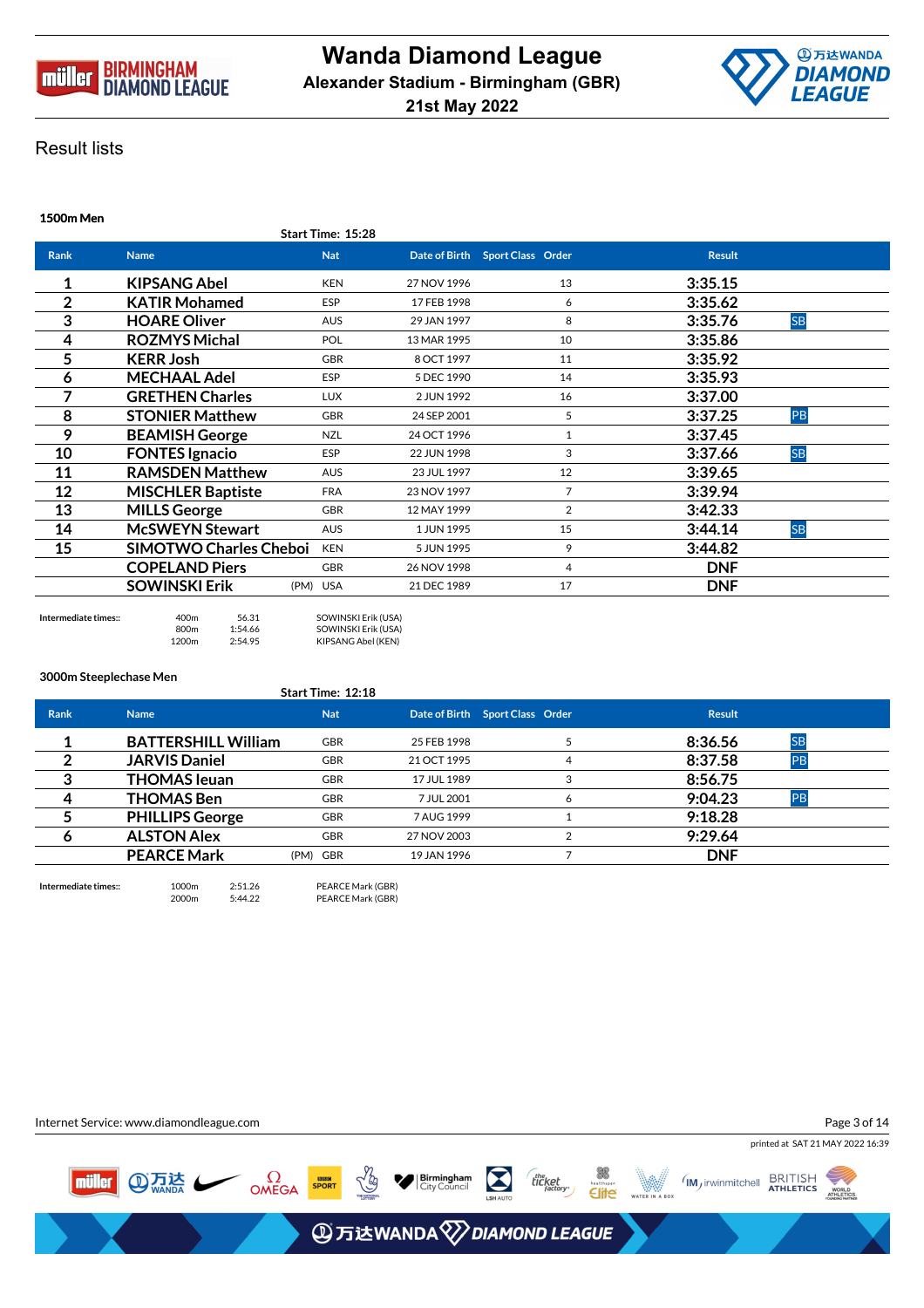



| 110m Hurdles Men |                         |                   |                                |  |                |                         |               |                  |  |
|------------------|-------------------------|-------------------|--------------------------------|--|----------------|-------------------------|---------------|------------------|--|
|                  |                         | Start Time: 15:41 |                                |  |                |                         |               | Wind: $+0.2$ m/s |  |
| Rank             | <b>Name</b>             | <b>Nat</b>        | Date of Birth Sport Class Lane |  |                | <b>Reaction</b><br>time | <b>Result</b> |                  |  |
|                  | <b>PARCHMENT Hansle</b> | <b>JAM</b>        | 17 JUN 1990                    |  | 4              | 0.143                   | 13.09         | <b>WL</b>        |  |
| 2                | <b>McLEOD Omar</b>      | <b>JAM</b>        | 25 APR 1994                    |  | 5.             | 0.132                   | 13.17         | <b>SB</b>        |  |
| 3                | <b>MARTINEZ Asier</b>   | <b>ESP</b>        | 22 APR 2000                    |  | 6              | 0.150                   | 13.32 (.317)  |                  |  |
| 4                | <b>CZYKIER Damian</b>   | <b>POL</b>        | 10 AUG 1992                    |  |                | 0.158                   | 13.32(.318)   | <b>SB</b>        |  |
| 5                | <b>POZZI Andrew</b>     | <b>GBR</b>        | 15 MAY 1992                    |  | 3              | 0.102                   | 13.39         |                  |  |
| 6                | <b>MANGA Aurel</b>      | <b>FRA</b>        | 24 JUL 1992                    |  |                | 0.153                   | 13.61         |                  |  |
|                  | <b>KING David</b>       | <b>GBR</b>        | 13 JUN 1994                    |  | $\overline{2}$ | 0.137                   | 13.64         | <b>SB</b>        |  |
| 8                | <b>ZAZA Wellington</b>  | LBR               | 20 JAN 1995                    |  | 8              | 0.141                   | 13.81         |                  |  |
| 9                | <b>FILLERY Cameron</b>  | <b>GBR</b>        | 2 NOV 1998                     |  | 9              | 0.126                   | 13.90         |                  |  |

## **High Jump Men**

|                |                          |          | Start Time: 13:24 |             |                                 |            |               |           |  |
|----------------|--------------------------|----------|-------------------|-------------|---------------------------------|------------|---------------|-----------|--|
| <b>Rank</b>    | <b>Name</b>              |          | <b>Nat</b>        |             | Date of Birth Sport Class Order |            | <b>Result</b> |           |  |
|                | <b>LOVETT Django</b>     |          | CAN               | 6 JUL 1992  |                                 | 4          | 2.28          | <b>SB</b> |  |
| $\overline{2}$ | <b>TAMBERI Gianmarco</b> |          | ITA               | 1 JUN 1992  |                                 | 7          | 2.25          | <b>SB</b> |  |
| 3              | <b>KOBIELSKI Norbert</b> |          | <b>POL</b>        | 28 JAN 1997 |                                 | 1          | 2.25          |           |  |
| 4              | <b>McEWEN Shelby</b>     |          | <b>USA</b>        | 6 APR 1996  |                                 | 3          | 2.22          | <b>SB</b> |  |
| 5              | <b>GASCH Loïc</b>        |          | SUI               | 13 AUG 1994 |                                 | 6          | 2.18          |           |  |
| 6              | <b>CLARKE-KHAN Joel</b>  |          | GBR               | 30 SEP 1999 |                                 | 2          | 2.18          |           |  |
| 6              | <b>KERR Hamish</b>       |          | <b>NZL</b>        | 17 AUG 1996 |                                 | 5          | 2.18          |           |  |
|                |                          | 2.14     | 2.18              | 2.22        | 2.25                            | 2.28       | 2.31          |           |  |
|                | LOVETT D                 | $\circ$  | $\circ$           | $\Omega$    | XO                              | $\circ$    | <b>XXX</b>    |           |  |
|                | <b>TAMBERIG</b>          | $\circ$  | $\circ$           | xo          | $\circ$                         | <b>XXX</b> |               |           |  |
|                | <b>KOBIELSKIN</b>        | $\Omega$ | XO                | $\Omega$    | XXO                             | <b>XXX</b> |               |           |  |
|                | McEWEN <sub>S</sub>      | $\circ$  | $XX-$             | $\Omega$    | $XX-$                           | x          |               |           |  |
|                | <b>GASCH L</b>           | $\circ$  | o                 | <b>XXX</b>  |                                 |            |               |           |  |
|                | CLARKE-KHAN J            | XO       | $\Omega$          | <b>XXX</b>  |                                 |            |               |           |  |
|                | <b>KERRH</b>             | XO       | o                 | <b>XXX</b>  |                                 |            |               |           |  |

## **Discus Throw Men**

|             |                            | Start Time: 14:53 |             |                                 |               |                        |
|-------------|----------------------------|-------------------|-------------|---------------------------------|---------------|------------------------|
| <b>Rank</b> | <b>Name</b>                | <b>Nat</b>        |             | Date of Birth Sport Class Order | <b>Result</b> |                        |
|             | <b>CEH Kristjan</b>        | SLO.              | 17 FEB 1999 |                                 | 71.27         | <b>WL NR DLR MR PB</b> |
|             | <b>GUDŽIUS Andrius</b>     | <b>LTU</b>        | 14 FEB 1991 |                                 | 66.40         |                        |
|             | <b>STÅHL Daniel</b>        | <b>SWE</b>        | 27 AUG 1992 |                                 | 65.97         |                        |
| 4           | <b>WEIGHAIDINGER Lukas</b> | <b>AUT</b>        | 20 FEB 1992 | 3                               | 65.14         |                        |
|             | <b>DENNY Matthew</b>       | <b>AUS</b>        | 2 JUN 1996  | 6                               | 64.15         |                        |
| 6           | <b>PERCY Nicholas</b>      | <b>GBR</b>        | 5 DEC 1994  | 8                               | 63.03         |                        |
|             | <b>URBANEK Robert</b>      | <b>POL</b>        | 29 APR 1987 |                                 | 61.06         |                        |
|             | <b>PETTERSSON Simon</b>    | <b>SWE</b>        | 3 JAN 1994  | 4                               | 56.82         |                        |

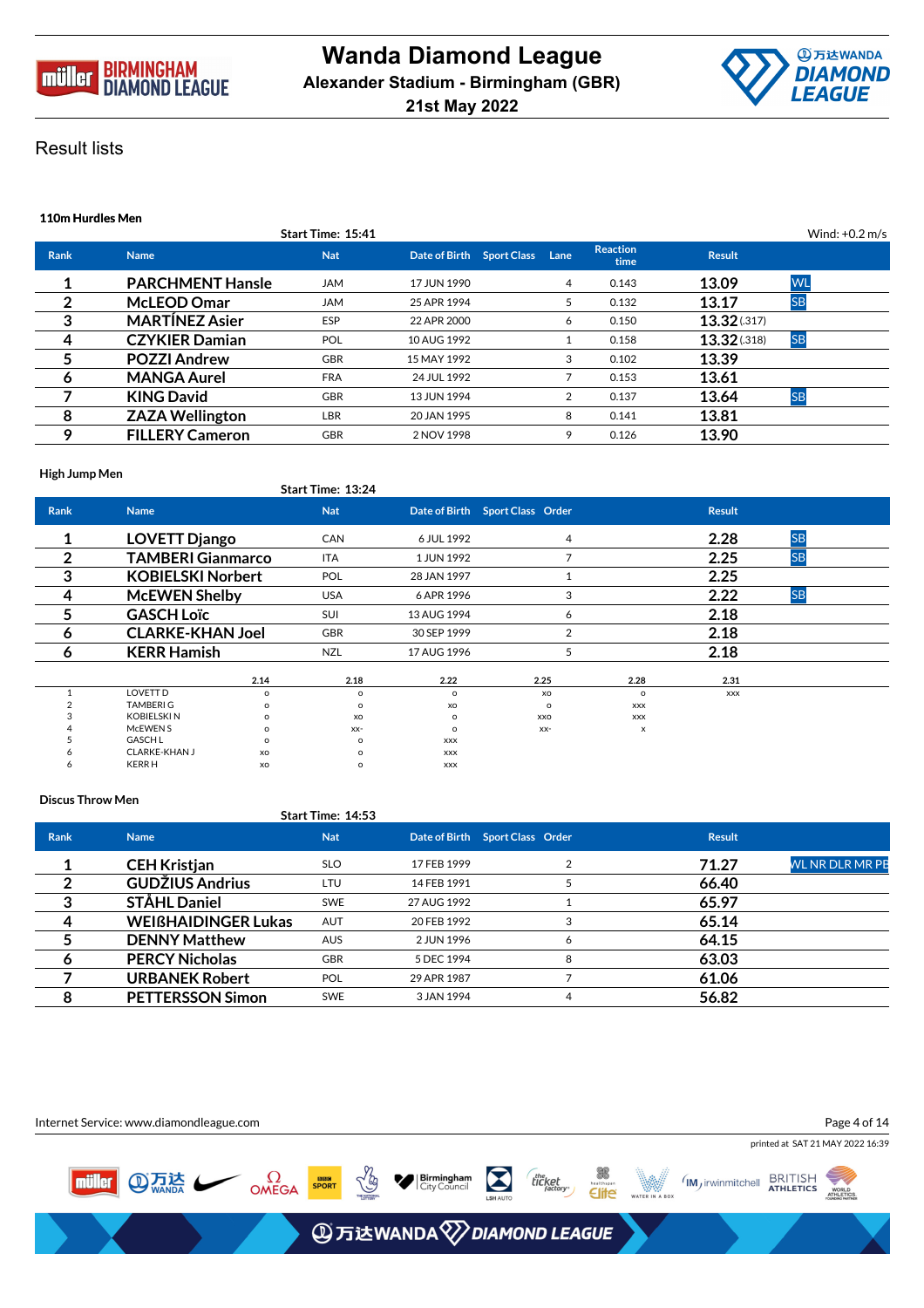



#### **(cont.) 1 2 3 4 5 6** 1 CEH K 67.77 69.10 71.27 63.11 69.33 65.28 2 GUDŽIUS A 65.94 66.40 65.92 <sup>x</sup> <sup>x</sup> <sup>x</sup> 3 STÅHL D 65.86 65.97 <sup>x</sup> <sup>x</sup> 65.52 <sup>x</sup> 4 WEIGHAIDINGER L X X 62.08 65.14 X<br>5 DENNYM 64.15 63.43 x x 63.73 5 DENNY M 64.15 63.43 <sup>x</sup> <sup>x</sup> 63.73 6 PERCY N <sup>x</sup> 60.40 63.03 62.42 <sup>x</sup> 7 URBANEK R <sup>x</sup> 60.92 61.06 61.05 <sup>x</sup>  $\frac{1}{8}$  PETTERSSON S  $\frac{1}{8}$  x  $\frac{1}{8}$  x  $\frac{1}{8}$  56.82

## **4x100m Relay Men**

|          |         |                                 | Start Time: 16:05           |                               |                |                                      |               |           |
|----------|---------|---------------------------------|-----------------------------|-------------------------------|----------------|--------------------------------------|---------------|-----------|
| Rank Nat |         | <b>Nation</b>                   |                             | <b>Sport Class Lane</b>       |                | <b>Reaction</b><br>time              | <b>Result</b> |           |
|          | 1 CAN   | Canada                          |                             |                               | 5              | 0.151                                | 38.31         | <b>SB</b> |
|          |         |                                 | 1 - BROWN A (27 MAY 1992)   | 2 - BLAKE J (18 AUG 1995)     |                |                                      |               |           |
|          |         |                                 | 3 - RODNEY B (9 APR 1992)   | 4 - De GRASSE A (10 NOV 1994) |                |                                      |               |           |
|          | 2 FRA   | <b>France</b>                   |                             |                               | $\overline{7}$ | 0.157                                | 38.41         |           |
|          |         |                                 | 1 - GOLITIN A (28 JAN 1997) | 2 - ERIUS J (8 MAR 2004)      |                |                                      |               |           |
|          |         |                                 | 3 - ZEZE MM (19 MAY 1994)   | 4 - FALL M (25 FEB 1992)      |                |                                      |               |           |
|          | 3 GBR   | <b>Great Britain &amp; NI 2</b> |                             |                               | 6              | 0.149                                | 38.66         |           |
|          |         |                                 | 1 - AZU J (15 MAY 2001)     |                               |                | 2 - AIKINES-ARYEETEY H (29 AUG 1988) |               |           |
|          |         |                                 | 3 - RAMDHAN T (28 NOV 1996) | 4 - GORDON S (5 OCT 1994)     |                |                                      |               |           |
|          | 4 NED   | <b>Netherlands</b>              |                             |                               | 3              | 0.130                                | 38.88         |           |
|          |         |                                 | 1 - van GOOL J (4 APR 1998) | 2 - BURNET T (1 OCT 1992)     |                |                                      |               |           |
|          |         |                                 | 3 - PAULINA H (26 JUN 1993) | 4 - BOUJU R (15 MAY 2002)     |                |                                      |               |           |
|          | $6$ GBR | <b>Scotland</b>                 |                             |                               | $\overline{2}$ | 0.149                                | 40.08         |           |
|          |         |                                 | 1 - THOMAS A (15 APR 1995)  | 2 - DUNLOP S                  |                |                                      |               |           |
|          |         |                                 | 3 - OLSEN M (22 MAR 1999)   | 4 - AIKEN K (24 MAY 1995)     |                |                                      |               |           |
|          | 7 GBR   | <b>Wales</b>                    |                             |                               | 9              | 0.174                                | 40.51         |           |
|          |         |                                 | 1 - HAMMOND D (11 FEB 1994) |                               |                | 2 - GREENWOOD L (13 JUN 1997)        |               |           |
|          |         |                                 | 3 - PRICE Z (9 FEB 2002)    | 4 - PATTERSON J (25 FEB 2005) |                |                                      |               |           |
|          | GBR     | <b>Great Britain &amp; NI 1</b> |                             |                               | $\overline{4}$ | 0.137                                | <b>DNF</b>    |           |
|          |         |                                 | 1 - GEMILI A (6 OCT 1993)   | 2 - HUGHES Z (13 JUL 1995)    |                |                                      |               |           |
|          |         |                                 | 3 - KILTY R (2 SEP 1989)    |                               |                | 4 - MITCHELL-BLAKE N (2 APR 1994)    |               |           |
|          | POL     | Poland                          |                             |                               | 8              | 0.137                                | <b>DQ</b>     | TR 24.7   |
|          |         |                                 | 1 - KOPEC D (5 MAR 1995)    | 2 - SIUDA M (5 MAY 1998)      |                |                                      |               |           |
|          |         |                                 | 3 - WYKROTA P (13 NOV 2000) |                               |                | 4 - BRZEZINSKI A (24 AUG 1998)       |               |           |
|          |         |                                 |                             |                               |                |                                      |               |           |

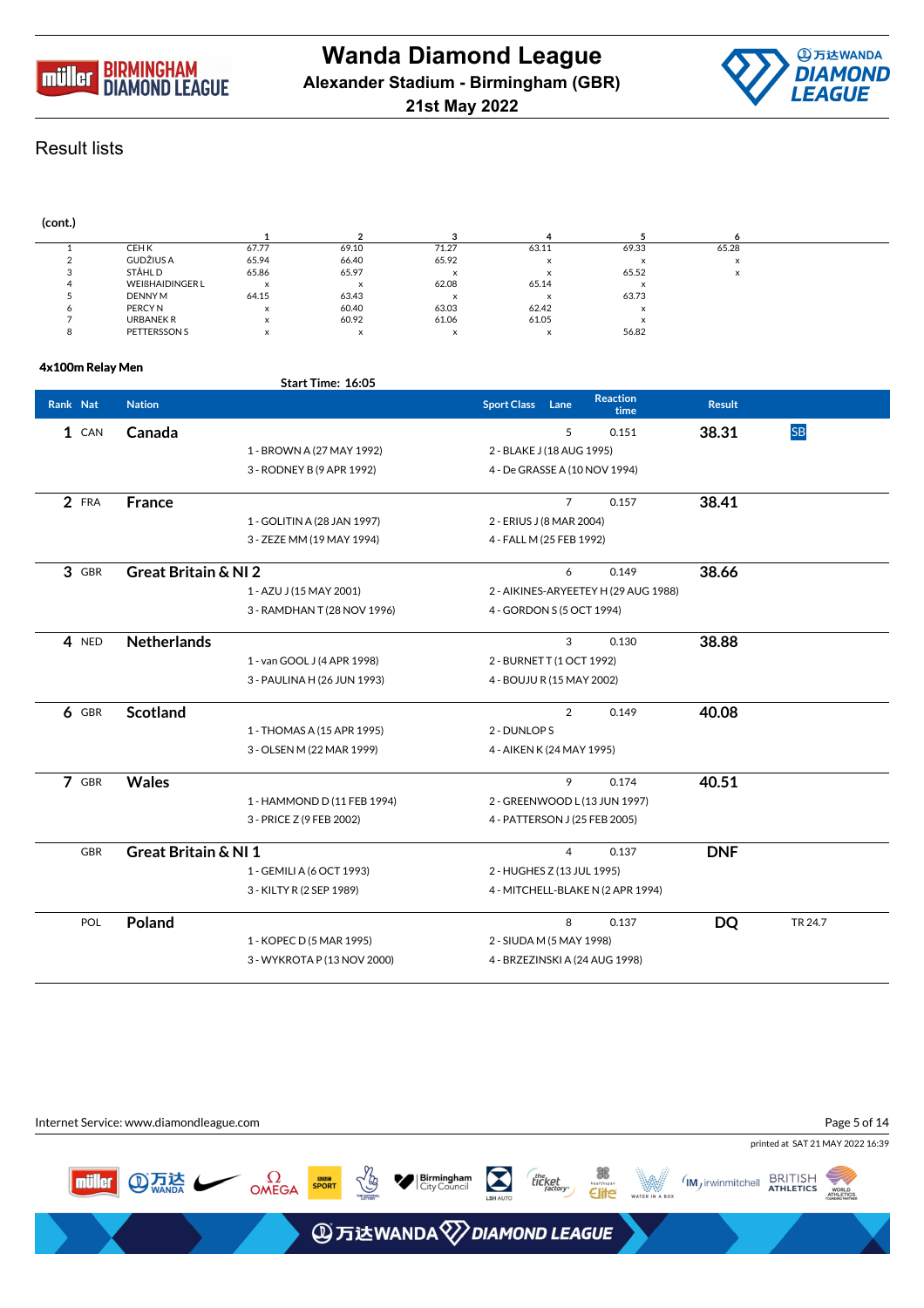



# **4x100m Relay Men**

| <b>U20 Club Connect</b> | <b>Start Time: 11:54</b> |
|-------------------------|--------------------------|

| Rank Nat |            | <b>Nation</b>                   | <b>Sport Class</b> | Lane | <b>Reaction</b><br>time | <b>Result</b> |           |
|----------|------------|---------------------------------|--------------------|------|-------------------------|---------------|-----------|
|          | 1 GBR      | <b>CROYDON HARRIERS</b>         |                    | 4    | 0.193                   | 42.44         | <b>SB</b> |
|          | 2 GBR      | <b>GATESHEAD HARRIER</b>        |                    |      | 0.142                   | 42.49         | PB        |
|          | 3 GBR      | <b>COVENTRY GODIVA HARRIERS</b> |                    | 8    | 0.168                   | 42.59         | <b>SB</b> |
|          | 4 GBR      | <b>BIRCHFIELD HARRIERS</b>      |                    |      | 0.183                   | 42.83         | <b>SB</b> |
|          | 5 GBR      | <b>KETTERING TOWN HARRIERS</b>  |                    | 3    | 0.139                   | 44.28         | PB        |
|          | <b>GBR</b> | <b>HERNE HILL HARRIERS</b>      |                    | 6    | 0.175                   | 44.38         |           |

## **4x100m Relay Boys**

|          | <b>U17 Club Connect</b> | Start Time: 11:38               |                    |      |                         |               |           |  |
|----------|-------------------------|---------------------------------|--------------------|------|-------------------------|---------------|-----------|--|
| Rank Nat |                         | <b>Nation</b>                   | <b>Sport Class</b> | Lane | <b>Reaction</b><br>time | <b>Result</b> |           |  |
|          | 1 GBR                   | <b>CROYDON HARRIERS</b>         |                    |      | 0.154                   | 43.03         | <b>SB</b> |  |
|          | 2 GBR                   | <b>COVENTRY GODIVA HARRIERS</b> |                    |      | 0.188                   | 43.32         | <b>PB</b> |  |
|          | 3 GBR                   | <b>RUGBY &amp; NORTHAMPTON</b>  |                    | 6    | 0.149                   | 45.21         |           |  |
|          | 4 GBR                   | <b>BIRCHFIELD HARRIERS</b>      |                    | 4    | 0.175                   | 45.99         | <b>SE</b> |  |
|          | 5 GBR                   | <b>HERNE HILL HARRIERS</b>      |                    |      | 0.189                   | 46.20         |           |  |

#### **100m Ambulant Men**

|             |                                  | Start Time: 13:02 |                                |                 |                |                           | Wind: $+0.7$ m/s |
|-------------|----------------------------------|-------------------|--------------------------------|-----------------|----------------|---------------------------|------------------|
| <b>Rank</b> | <b>Name</b>                      | <b>Nat</b>        | Date of Birth Sport Class Lane |                 |                | <b>Result</b>             |                  |
|             | <b>YOUNG Thomas</b>              | <b>GBR</b>        | 27 JUL 2000                    | T38             | 5              | <b>SB</b><br>10.95 (.946) |                  |
|             | <b>SHAW Zac</b>                  | <b>GBR</b>        | 24 SEP 1995                    | T <sub>12</sub> | 4              | 10.95(0.947)<br><b>SB</b> |                  |
| 3           | <b>OYINBO-COKER Emmanuel GBR</b> |                   | 10 OCT 2001                    | T47             | 3              | <b>SB</b><br>11.24        |                  |
| 4           | <b>ABIDOGUN Ola</b>              | <b>GBR</b>        | 3 AUG 1993                     | T47             | 6              | 11.52<br><b>SB</b>        |                  |
|             | <b>SAMUEL Segun</b>              | <b>GBR</b>        | 19 AUG 2002                    | T46             | 8              | <b>SB</b><br>11.61        |                  |
| 6           | <b>ARNOTT James</b>              | <b>GBR</b>        | 15 FEB 1997                    | T46             | $\overline{2}$ | 11.62                     |                  |
|             | <b>BRIDGE John</b>               | <b>GBR</b>        | 15 MAY 2000                    | T47             |                | 11.74                     |                  |

**800m Wheelchair Men**

# **Start Time: 12:02 Rank Name Nat Date of Birth Sport Class Lane Result 1 MAGUIRE Nathan** GBR 27 JUL 1997 T54 <sup>4</sup> **1:48.32 2 SIDBURY Danny** GBR 3 APR 1994 T54 <sup>5</sup> **1:48.54 3 WEIR David** GBR 5 JUN 1979 T54 <sup>6</sup> **1:49.23 4 LABROOY Dillon** GBR 29 AUG 1997 T54 <sup>3</sup> **1:51.50 5 TOWERS Isaac** GBR 1 OCT 1998 T34 <sup>7</sup> **1:52.26 6 McCABE Michael** GBR 1 JUL 1998 T54 <sup>2</sup> **1:54.21 7 JOMNI Moatez** GBR 19 FEB 1989 T53 <sup>8</sup> **1:55.49**

**Intermediate times::** 400m 1:00.55 McCABE Michael (GBR)

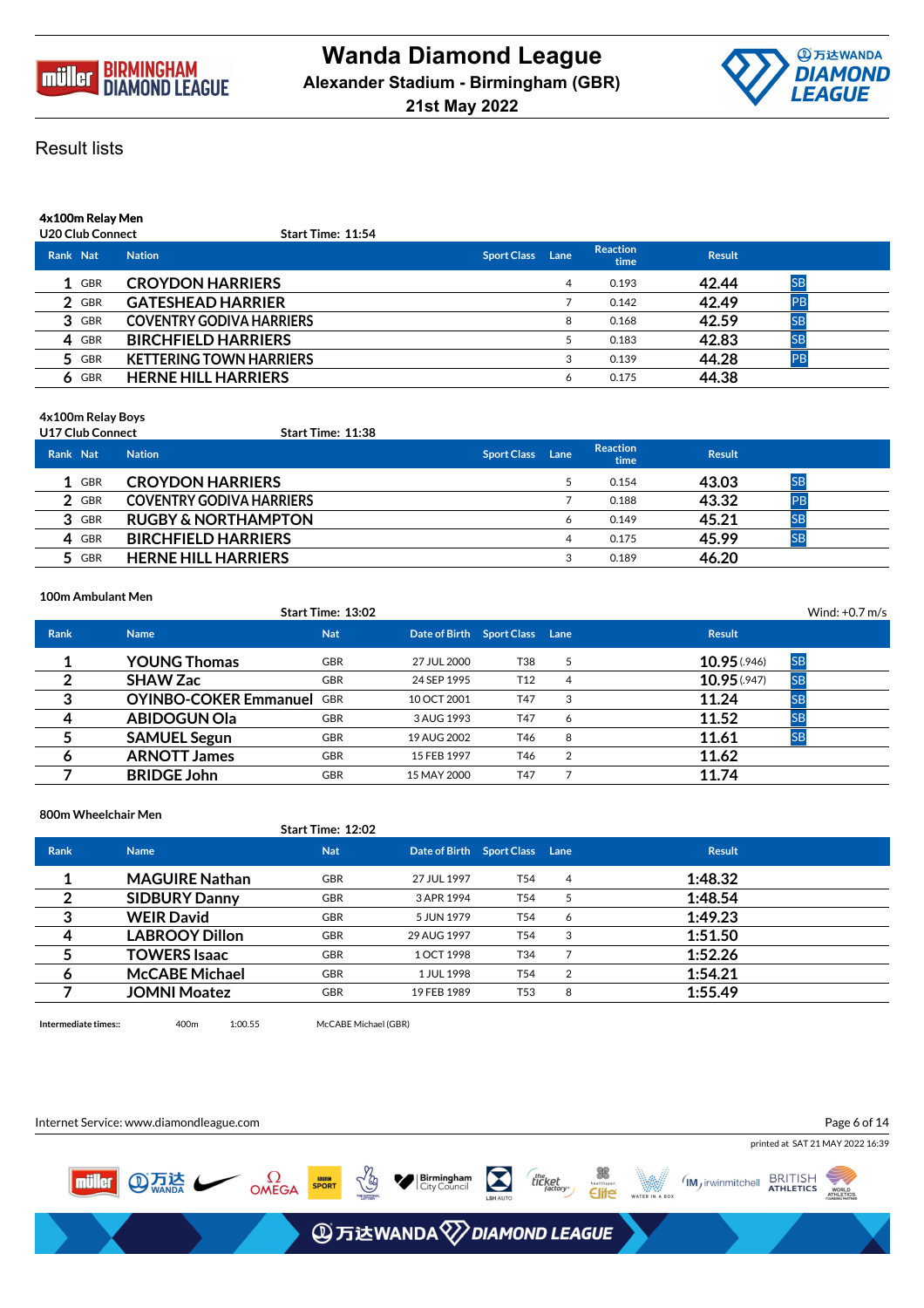



| Start Time: 14:46<br>Wind: $-0.1$ m/s                                                                                  |  |
|------------------------------------------------------------------------------------------------------------------------|--|
| <b>Reaction</b><br><b>Nat</b><br>Date of Birth Sport Class Lane<br><b>Rank</b><br><b>Result</b><br><b>Name</b><br>time |  |
| <b>ASHER-SMITH Dina</b><br>11.11<br><b>GBR</b><br>5<br>0.144<br>4 DEC 1995                                             |  |
| 2<br><b>JACKSON Shericka</b><br>11.12<br><b>JAM</b><br>0.154<br>16 JUL 1994<br>6                                       |  |
| 3<br>11.14<br><b>NEITA Daryll</b><br><b>GBR</b><br>3<br>0.125<br>29 AUG 1996                                           |  |
| <b>BRISCO Mikiah</b><br>11.25<br>4<br><b>USA</b><br>0.141<br>17 JUL 1996                                               |  |
| 5<br><b>THOMAS Gabrielle</b><br>11.31<br><b>USA</b><br>0.160<br>7 DEC 1996<br>4                                        |  |
| 11.35(.342)<br><b>SMITH-BARNETT Destiny</b><br><b>USA</b><br>0.127<br>26 JUL 1996<br>6                                 |  |
| <b>STURGIS Cambrea</b><br>11.35(0.350)<br><b>USA</b><br>2<br>0.143<br>27 MAR 1999                                      |  |
| 8<br><b>STRACHAN Anthonique</b><br>11.41<br><b>BAH</b><br>9<br>0.124<br>22 AUG 1993                                    |  |
| 9<br><b>DEL PONTE Ajla</b><br>11.72<br>SUI<br>8<br>0.138<br>15 JUL 1996                                                |  |

## **100m Women**

| <b>B</b> Race |                         | <b>Start Time: 13:34</b> |                           |      |                         |               | Wind: $+0.3$ m/s |
|---------------|-------------------------|--------------------------|---------------------------|------|-------------------------|---------------|------------------|
| <b>Rank</b>   | <b>Name</b>             | <b>Nat</b>               | Date of Birth Sport Class | Lane | <b>Reaction</b><br>time | <b>Result</b> |                  |
|               | <b>THOMAS Gabrielle</b> | <b>USA</b>               | 7 DEC 1996                | 5    | 0.166                   | 11.27         |                  |
| 2             | <b>BINGHAM Khamica</b>  | CAN                      | 15 JUN 1994               | 3    | 0.138                   | 11.28         |                  |
| 3             | <b>BRISCO Mikiah</b>    | <b>USA</b>               | 17 JUL 1996               | 4    | 0.136                   | 11.29         |                  |
| 4             | <b>LANSIQUOT Imani</b>  | <b>GBR</b>               | 17 DEC 1997               | 6    | 0.142                   | 11.43         |                  |
|               | <b>BRIER Hannah</b>     | <b>GBR</b>               | 3 FEB 1998                | 2    | 0.136                   | 11.52         |                  |
| 6             | <b>AWUAH Kristal</b>    | <b>GBR</b>               | 7 AUG 1999                | 9    | 0.147                   | 11.60         |                  |
|               | <b>WILLIAMS Bianca</b>  | <b>GBR</b>               | 18 DEC 1993               |      | 0.134                   | 11.61         |                  |
| 8             | <b>HENRY Desiree</b>    | <b>GBR</b>               | 26 AUG 1995               | 8    | 0.123                   | 11.62         | <b>SB</b>        |
| o             | <b>REES Alisha</b>      | <b>GBR</b>               | 16 APR 1999               |      | 0.133                   | 11.64         |                  |
|               |                         |                          |                           |      |                         |               |                  |

## **400m Women**

|             |                        | Start Time: 12:52 |                           |      |                         |               |           |  |
|-------------|------------------------|-------------------|---------------------------|------|-------------------------|---------------|-----------|--|
| <b>Rank</b> | <b>Name</b>            | <b>Nat</b>        | Date of Birth Sport Class | Lane | <b>Reaction</b><br>time | <b>Result</b> |           |  |
|             | <b>CLARK Zoey</b>      | <b>GBR</b>        | 25 OCT 1994               | 4    | 0.159                   | 51.88         | <b>SB</b> |  |
| 2           | <b>PIPI Ama</b>        | <b>GBR</b>        | 26 NOV 1995               |      | 0.177                   | 52.57         |           |  |
| 3           | <b>JOHN Yemi Mary</b>  | <b>GBR</b>        | 3 MAY 2003                |      | 0.157                   | 53.04         | PB        |  |
| 4           | <b>BECKFORD Lily</b>   | <b>GBR</b>        | 11 AUG 1997               |      | 0.212                   | 53.46         |           |  |
|             | <b>WILLIAMS Hannah</b> | <b>GBR</b>        | 23 APR 1998               | 6    | 0.152                   | 53.72         |           |  |
| 6           | <b>HILLYARD Amy</b>    | <b>GBR</b>        | 28 OCT 1995               | 8    | 0.158                   | 54.31         |           |  |
|             | <b>McAULAY Carys</b>   | <b>GBR</b>        | 18 JAN 1998               |      | 0.160                   | 54.35         |           |  |

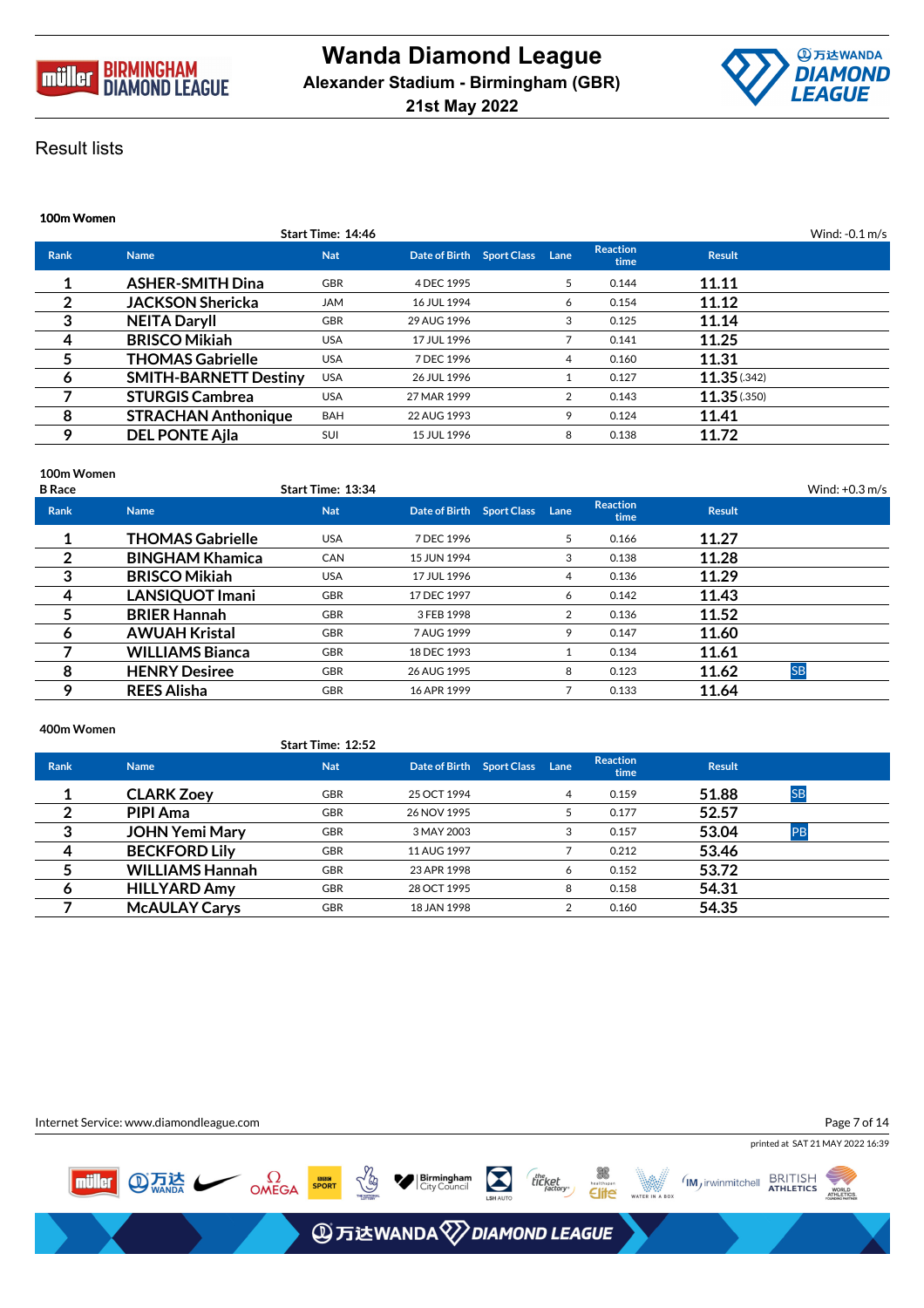



| 800m Women     |                            |                   |                           |         |   |               |
|----------------|----------------------------|-------------------|---------------------------|---------|---|---------------|
|                |                            | Start Time: 15:51 |                           |         |   |               |
| <b>Rank</b>    | <b>Name</b>                | <b>Nat</b>        | Date of Birth Sport Class | Lane    |   | <b>Result</b> |
|                | <b>HODGKINSON Keely</b>    | <b>GBR</b>        | 3 MAR 2002                |         |   | 1:58.63       |
| $\overline{2}$ | <b>LAMOTE Renelle</b>      | <b>FRA</b>        | 26 DEC 1993               | $3 - 1$ |   | 1:59.53       |
| 3              | <b>GOULE Natoya</b>        | <b>JAM</b>        | 30 MAR 1991               |         | 6 | 2:00.13       |
| 4              | <b>HURTA Sage</b>          | <b>USA</b>        | 23 JUN 1998               |         | 4 | 2:00.48       |
| 5              | <b>BELL Alexandra</b>      | <b>GBR</b>        | 4 NOV 1992                |         | 5 | 2:00.67       |
| 6              | <b>HERING Christina</b>    | <b>GER</b>        | 9 OCT 1994                | $9 - 2$ |   | 2:00.82       |
|                | <b>BUTTERWORTH Lindsey</b> | CAN               | 27 SEP 1992               | $3 - 2$ |   | 2:01.20       |
| 8              | <b>SHANAHAN Louise</b>     | <b>IRL</b>        | 26 JAN 1997               |         | 8 | 2:01.35       |
| 9              | <b>SABBATINI Gaia</b>      | <b>ITA</b>        | 10 JUN 1999               |         |   | 2:01.38       |
| 10             | TROST Katharina            | <b>GER</b>        | 28 JUN 1995               |         | 2 | 2:01.80       |
|                | <b>KOLAKOWSKA Agata</b>    | (PM) POL          | 2 AUG 1997                | $9 - 1$ |   | <b>DNF</b>    |

**Intermediate times::** 400m 59.04 KOLAKOWSKA Agata (POL)

#### **800m Women**

| <b>B</b> Race |                         | Start Time: 12:33 |             |                           |         |                       |  |
|---------------|-------------------------|-------------------|-------------|---------------------------|---------|-----------------------|--|
| <b>Rank</b>   | <b>Name</b>             | <b>Nat</b>        |             | Date of Birth Sport Class | Lane    | <b>Result</b>         |  |
|               | <b>BOFFEY Isabelle</b>  | <b>GBR</b>        | 13 APR 2000 |                           |         | <b>SB</b><br>2:01.30  |  |
| 2             | <b>IVES Abigail</b>     | <b>GBR</b>        | 6 FEB 2004  |                           |         | 2:01.88<br><b>IPB</b> |  |
| 3             | <b>BAKER Ellie</b>      | <b>GBR</b>        | 3 JUN 1998  |                           |         | 2:02.14<br><b>SB</b>  |  |
| 4             | <b>SELMAN Jenny</b>     | <b>GBR</b>        | 9 MAR 1991  |                           |         | 2:03.02               |  |
|               | <b>FELDMEIER Brooke</b> | <b>USA</b>        | 26 JAN 1996 |                           | 6       | 2:03.77               |  |
| 6             | <b>DOWNES Iris</b>      | <b>GBR</b>        | 3 JUL 2005  |                           |         | 2:04.63               |  |
|               | <b>CHERRY JIII</b>      | <b>GBR</b>        | 1 MAR 1998  |                           | $9 - 2$ | <b>SB</b><br>2:04.98  |  |
| 8             | <b>HARTIGAN Georgie</b> | <b>IRL</b>        | 1 MAR 1996  |                           | 8       | 2:05.11               |  |
| 9             | <b>SINHA Sabrina</b>    | <b>GBR</b>        | 19 APR 1999 |                           |         | 2:07.65               |  |
|               | <b>TAPPIN Jessica</b>   | (PM) GBR          | 17 MAY 1990 |                           | $9 - 1$ | <b>DNF</b>            |  |
|               |                         |                   |             |                           |         |                       |  |

**Intermediate times::** 400m 59.56 TAPPIN Jessica (GBR)

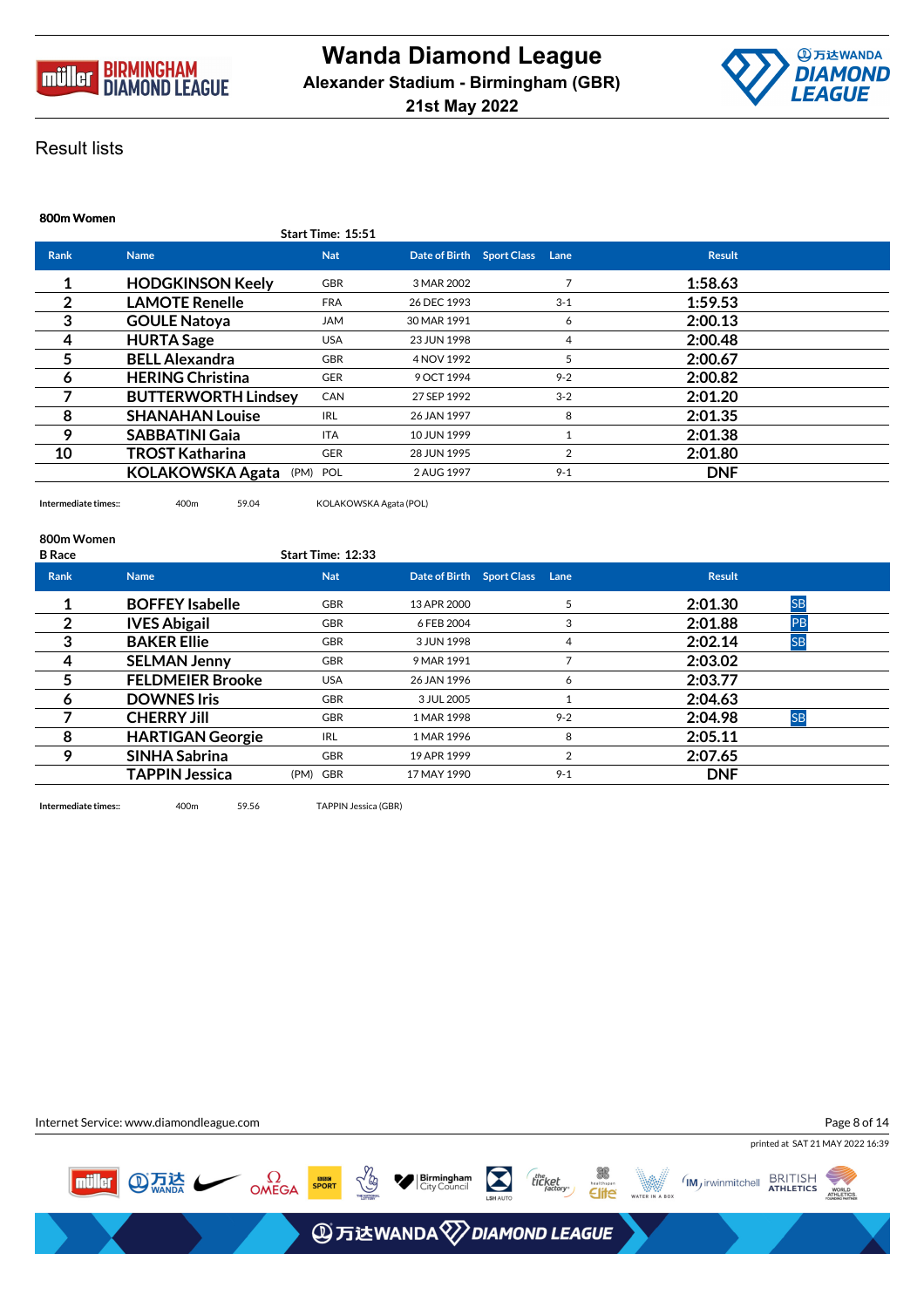



|                | 1500m Women             |                   |             |                                 |               |           |  |  |  |  |  |
|----------------|-------------------------|-------------------|-------------|---------------------------------|---------------|-----------|--|--|--|--|--|
|                |                         | Start Time: 14:17 |             |                                 |               |           |  |  |  |  |  |
| <b>Rank</b>    | <b>Name</b>             | <b>Nat</b>        |             | Date of Birth Sport Class Order | <b>Result</b> |           |  |  |  |  |  |
|                | <b>MUIR Laura</b>       | <b>GBR</b>        | 9 MAY 1993  | 10                              | 4:02.81       |           |  |  |  |  |  |
| $\overline{2}$ | <b>HULL Jessica</b>     | AUS               | 22 OCT 1996 | 11                              | 4:03.42       |           |  |  |  |  |  |
| 3              | <b>CHEBET Winny</b>     | <b>KEN</b>        | 20 DEC 1990 | 4                               | 4:05.56       | <b>SB</b> |  |  |  |  |  |
| 4              | <b>MAGEEAN Ciara</b>    | <b>IRL</b>        | 12 MAR 1992 | 5                               | 4:05.70       |           |  |  |  |  |  |
| 5              | <b>REEKIE Jemma</b>     | GBR               | 6 MAR 1998  |                                 | 4:07.01       |           |  |  |  |  |  |
| 6              | <b>PÉREZ Marta</b>      | ESP               | 19 APR 1993 | 8                               | 4:07.93       |           |  |  |  |  |  |
|                | <b>McGEE Cory Ann</b>   | <b>USA</b>        | 29 MAY 1992 | 12                              | 4:08.26       |           |  |  |  |  |  |
| 8              | <b>SNOWDEN Katie</b>    | GBR               | 9 MAR 1994  | 9                               | 4:08.33       |           |  |  |  |  |  |
| 9              | <b>VANDERELST Elise</b> | <b>BEL</b>        | 27 JAN 1998 | 2                               | 4:09.30       | <b>SB</b> |  |  |  |  |  |
| 10             | <b>MÄKI Kristiina</b>   | <b>CZE</b>        | 22 SEP 1991 |                                 | 4:13.83       |           |  |  |  |  |  |
| 11             | <b>HEALY Sarah</b>      | <b>IRL</b>        | 13 FEB 2001 | 6                               | 4:15.97       |           |  |  |  |  |  |
|                | <b>SANFORD Ellie</b>    | (PM) AUS          | 13 NOV 1997 | 13                              | <b>DNF</b>    |           |  |  |  |  |  |
|                | <b>GRIFFITH Georgia</b> | <b>AUS</b>        | 5 DEC 1996  | 3                               | <b>DNS</b>    |           |  |  |  |  |  |

**Intermediate times::** 400m 1:04.66 SANFORD Ellie (AUS)<br>800m 2:09.64 SANFORD Ellie (AUS) SANFORD Ellie (AUS) 1200m 3:14.12 MUIR Laura (GBR)

#### **5000m Women**

## **Start Time: 15:03**

| <b>Rank</b>    | <b>Name</b>                      | <b>Nat</b> |             | Date of Birth Sport Class Order | <b>Result</b> |              |
|----------------|----------------------------------|------------|-------------|---------------------------------|---------------|--------------|
|                | <b>SEYAUM Dawit</b>              | <b>ETH</b> | 27 JUL 1996 | 17                              | 14:47.55      | <b>WL</b> MR |
| $\overline{2}$ | <b>FEYSA Hawi</b>                | <b>ETH</b> | 1 FEB 1999  | 3                               | 14:48.94      |              |
| 3              | <b>WORKU Fantu</b>               | <b>ETH</b> | 29 MAR 1999 | 16                              | 14:49.64      |              |
| 4              | <b>GRØVDAL Karoline Bjerkeli</b> | <b>NOR</b> | 14 JUN 1990 | 7                               | 14:51.38      |              |
| 5              | <b>KLEIN Hanna</b>               | <b>GER</b> | 6 APR 1993  | 10                              | 14:51.71      | PB           |
| 6              | <b>JUDD Jessica</b>              | <b>GBR</b> | 7 JAN 1995  | 13                              | 14:57.19      | PB           |
| 7              | <b>LAHTI Sarah</b>               | <b>SWE</b> | 18 FEB 1995 | 5                               | 15:04.87      | PB           |
| 8              | <b>GALLARDO Carla</b>            | ESP        | 9 FEB 1999  | 4                               | 15:10.62      | PB           |
| 9              | <b>BENFARES Sara</b>             | <b>GER</b> | 27 MAY 2001 | 14                              | 15:25.74      |              |
| 10             | <b>DAVIES Rose</b>               | <b>AUS</b> | 21 DEC 1999 | 15                              | 15:28.47      |              |
| 11             | <b>GARCÍA Marta</b>              | ESP        | 1 JAN 1998  | 8                               | 15:28.55      | PB           |
| 12             | <b>BATT-DOYLE Isobel</b>         | <b>AUS</b> | 14 SEP 1995 |                                 | 15:29.05      |              |
| 13             | WAGNER-GYÜRKÉS Viktória          | <b>HUN</b> | 15 OCT 1992 | 11                              | 15:32.17      | PB           |
| 14             | <b>RUIZ Cristina</b>             | <b>ESP</b> | 16 JAN 1999 | 2                               | 15:34.49      | PB           |
| 15             | <b>OCKENDEN Verity</b>           | <b>GBR</b> | 31 AUG 1991 | 9                               | 15:45.04      |              |
|                | <b>BATTOCLETTI Nadia</b>         | <b>ITA</b> | 12 APR 2000 | 12                              | <b>DNF</b>    |              |
|                | <b>BILLINGS Sarah</b>            | (PM) AUS   | 7 MAR 1998  | 18                              | <b>DNF</b>    |              |
|                | THACKERY Calli                   | <b>GBR</b> | 9 JAN 1993  | 6                               | <b>DNF</b>    |              |

**Intermediate times::** 1000m 2:56.85 BILLINGS Sarah (AUS) 2000m 5:57.87 WORKU Fantu (ETH) 3000m 9:02.90 WORKU Fantu (ETH) WORKU Fantu (ETH)

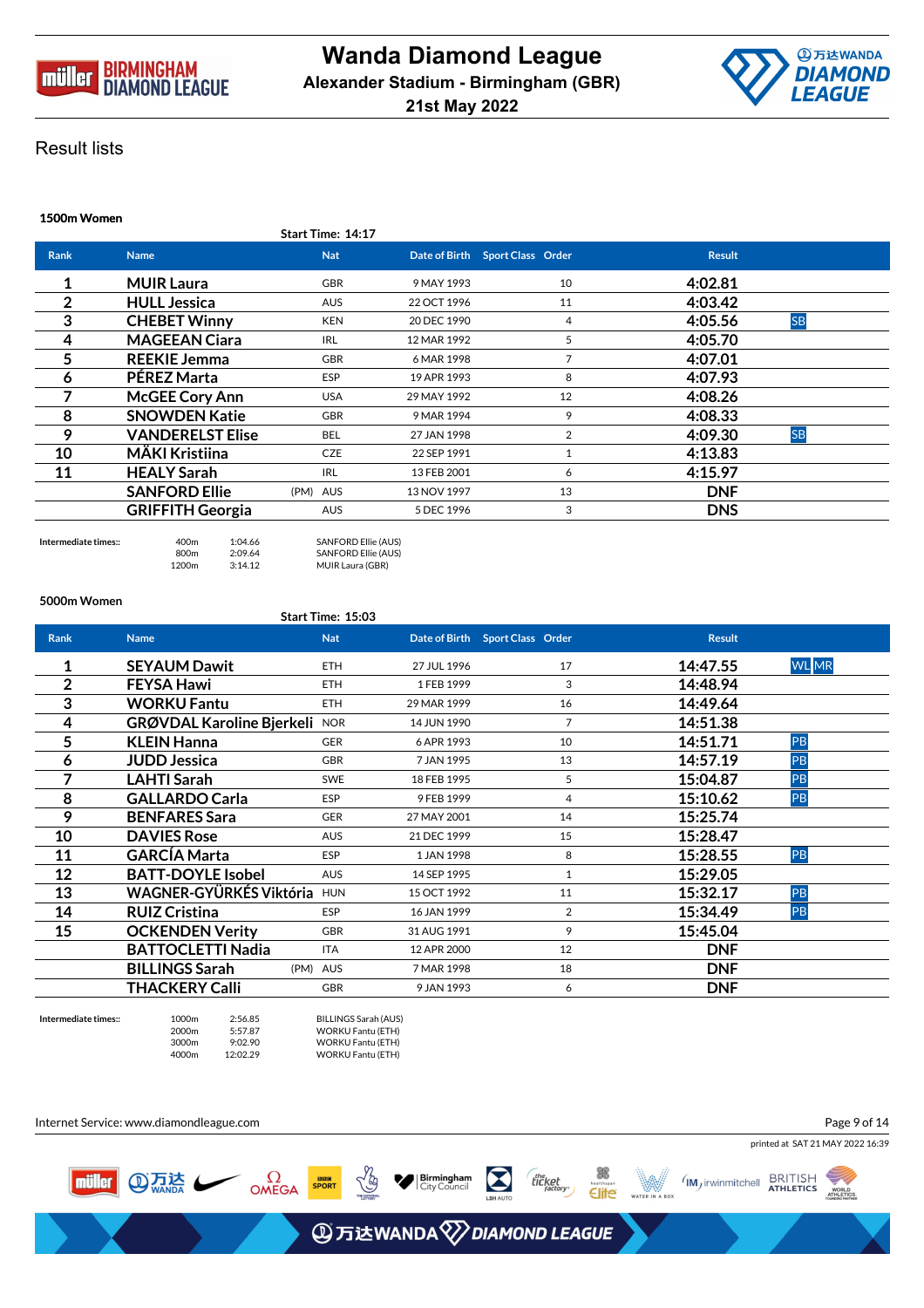



|                | 400m Hurdles Women       |                   |                           |  |      |                         |               |           |  |  |  |
|----------------|--------------------------|-------------------|---------------------------|--|------|-------------------------|---------------|-----------|--|--|--|
|                |                          | Start Time: 14:04 |                           |  |      |                         |               |           |  |  |  |
| <b>Rank</b>    | <b>Name</b>              | <b>Nat</b>        | Date of Birth Sport Class |  | Lane | <b>Reaction</b><br>time | <b>Result</b> |           |  |  |  |
|                | <b>MUHAMMAD Dalilah</b>  | <b>USA</b>        | 7 FEB 1990                |  | 4    | 0.160                   | 54.54         |           |  |  |  |
| $\overline{2}$ | <b>TKACHUK Viktoriya</b> | <b>UKR</b>        | 8 NOV 1994                |  | 3    | 0.188                   | 55.25         |           |  |  |  |
| 3              | RYZHYKOVA Anna           | <b>UKR</b>        | 24 NOV 1989               |  | 5.   | 0.173                   | 55.37         | <b>SB</b> |  |  |  |
| 4              | <b>NIELSEN Lina</b>      | <b>GBR</b>        | 13 MAR 1996               |  | 8    | 0.156                   | 55.40         |           |  |  |  |
| 5              | <b>WOODRUFF Gianna</b>   | <b>PAN</b>        | 18 NOV 1993               |  |      | 0.218                   | 55.43         |           |  |  |  |
| 6              | <b>KNIGHT Jessie</b>     | <b>GBR</b>        | 15 JUN 1994               |  |      | 0.147                   | 55.50         |           |  |  |  |
|                | <b>RUSSELL Janieve</b>   | <b>JAM</b>        | 14 NOV 1993               |  | 6    | 0.135                   | 56.21         |           |  |  |  |
| 8              | TURNER Jessica           | <b>GBR</b>        | 8 AUG 1995                |  | 9    | 0.240                   | 57.43         |           |  |  |  |

## **Pole Vault Women**

|                |                               |                | Start Time: 13:47 |             |                                   |            |               |           |
|----------------|-------------------------------|----------------|-------------------|-------------|-----------------------------------|------------|---------------|-----------|
| Rank           | <b>Name</b>                   |                | <b>Nat</b>        |             | Date of Birth  Sport Class  Order |            | <b>Result</b> |           |
| 1              | <b>MORRIS Sandi</b>           |                | <b>USA</b>        | 8 JUL 1992  | 8                                 |            | 4.73          | <b>WL</b> |
| $\overline{2}$ | <b>STEFANIDI Katerina</b>     |                | <b>GRE</b>        | 4 FEB 1990  | 6                                 |            | 4.65          | $=$ SB    |
| 2              | <b>SUTEJ Tina</b>             |                | <b>SLO</b>        | 7 NOV 1988  | 5                                 |            | 4.65          |           |
| 4              | <b>COOK Sophie</b>            |                | <b>GBR</b>        | 12 SEP 1994 | 1                                 |            | 4.45          | PB        |
| 5              | <b>GROVE Emily</b>            |                | <b>USA</b>        | 22 MAY 1993 | 3                                 |            | 4.45          |           |
| 6              | <b>KYRIAKOPOULOU Nikoleta</b> |                | <b>GRE</b>        | 21 MAR 1986 | 4                                 |            | 4.45          | <b>SB</b> |
|                | <b>NAGEOTTE Katie</b>         |                | <b>USA</b>        | 13 JUN 1991 | 9                                 |            | 4.30          |           |
|                | <b>BRADSHAW Holly</b>         |                | <b>GBR</b>        | 2 NOV 1991  | $\overline{7}$                    |            | <b>NM</b>     |           |
|                | <b>MEIJER Michaela</b>        |                | <b>SWE</b>        | 30 JUL 1993 | 2                                 |            | <b>NM</b>     |           |
|                |                               | 4.30           | 4.45              | 4.55        | 4.65                              | 4.73       | 4.81          |           |
|                | <b>MORRISS</b>                | $\overline{a}$ | XO                | XO          | XO                                | <b>XXO</b> | <b>XXX</b>    |           |
|                | STEFANIDI K                   |                | o                 | XO          | $\Omega$                          | <b>XXX</b> |               |           |
|                | ŠUTEJ T                       | $\Omega$       | o                 | XO          | $\circ$                           | <b>XXX</b> |               |           |
|                | COOK <sub>S</sub>             | $\Omega$       | XO                | <b>XXX</b>  |                                   |            |               |           |
|                | <b>GROVE E</b>                | XO             | XO                | <b>XXX</b>  |                                   |            |               |           |
| 6              | <b>KYRIAKOPOULOU N</b>        | XXO            | XXO               | <b>XXX</b>  |                                   |            |               |           |
|                | <b>NAGEOTTE K</b>             | XO             | <b>XXX</b>        |             |                                   |            |               |           |
|                | <b>BRADSHAWH</b>              |                | <b>XXX</b>        |             |                                   |            |               |           |
|                | <b>MEIJER M</b>               | <b>XXX</b>     |                   |             |                                   |            |               |           |

## **Long Jump Women**

|             |                                      | Start Time: 14:25 |             |                                 |               |              |
|-------------|--------------------------------------|-------------------|-------------|---------------------------------|---------------|--------------|
| <b>Rank</b> | <b>Name</b>                          | <b>Nat</b>        |             | Date of Birth Sport Class Order | <b>Result</b> |              |
|             | MIHAMBO Malaika                      | <b>GER</b>        | 3 FEB 1994  |                                 | 7.09          | <b>WL</b> MR |
|             | BEKH-ROMANCHUK Maryna UKR            |                   | 18 JUL 1995 | 3                               | 6.66          |              |
| 3           | <b>UGEN Lorraine</b>                 | <b>GBR</b>        | 22 AUG 1991 | 6                               | 6.65          | <b>ISB</b>   |
| 4           | <b>SAWYERS Jazmin</b>                | <b>GBR</b>        | 21 MAY 1994 |                                 | 6.60          |              |
|             | <b>VULETA</b> Ivana                  | <b>SRB</b>        | 10 MAY 1990 |                                 | 6.54          |              |
|             | <b>WILLIAMS Kendell</b>              | <b>USA</b>        | 14 JUN 1995 |                                 | 6.47          |              |
|             | <b>SAGNIA Khaddi</b>                 | <b>SWE</b>        | 20 APR 1994 | 4                               | 6.46          |              |
| 8           | <b>JOHNSON-THOMPSON Katarina GBR</b> |                   | 9 JAN 1993  | 8                               | 6.41          |              |

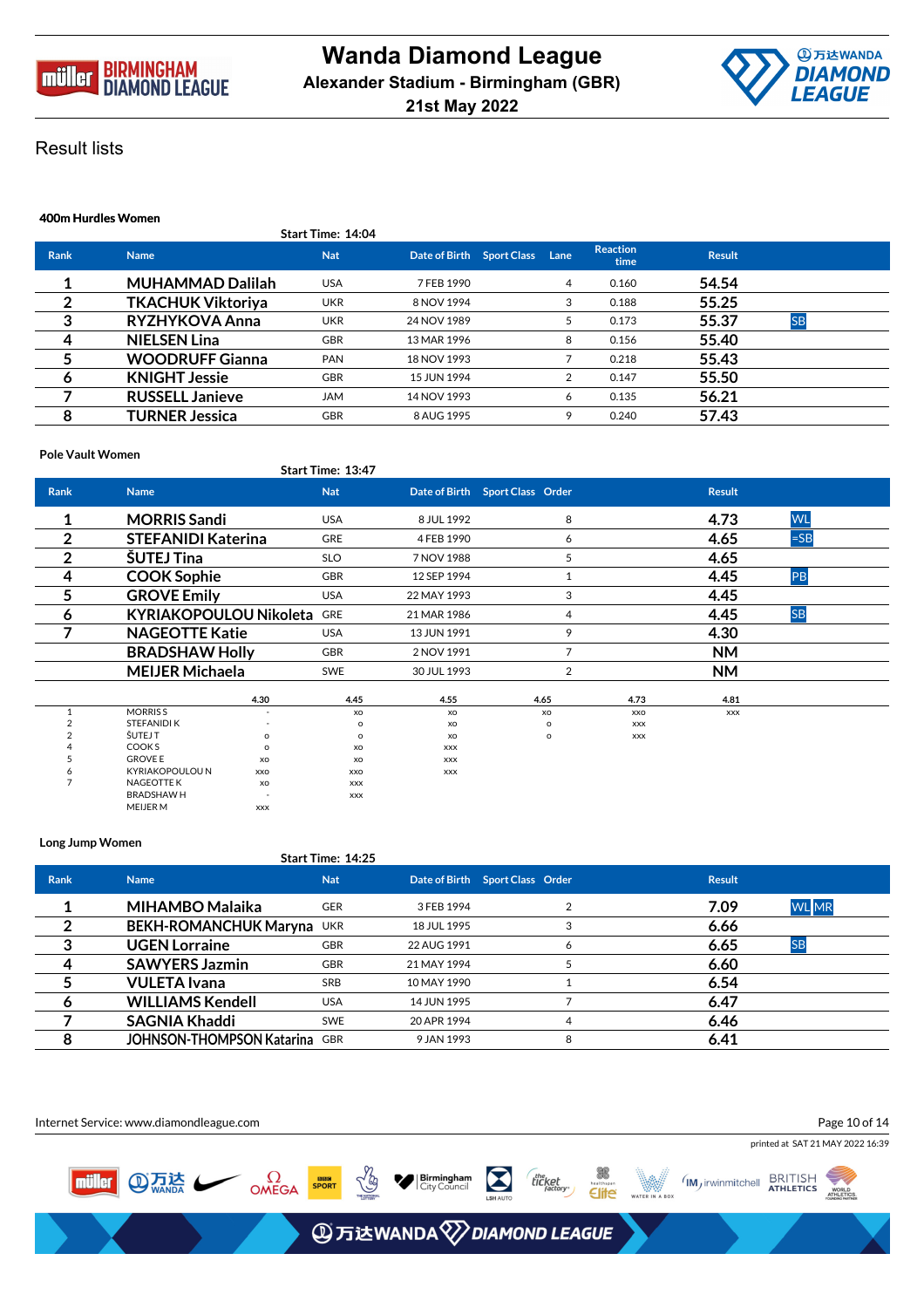



| (cont.) |                    |          |          |      |          |          |          |      |          |                          |          |              |          |  |
|---------|--------------------|----------|----------|------|----------|----------|----------|------|----------|--------------------------|----------|--------------|----------|--|
|         |                    |          |          |      |          |          |          |      |          |                          |          | <sub>o</sub> |          |  |
|         | MIHAMBO M          | 6.56     | $(-0.4)$ | x    | $(+2.0)$ | 6.78     | $(-0.6)$ | 7.09 | (0.0)    | $\overline{\phantom{a}}$ |          | 7.06         | $(+3.0)$ |  |
|         | BEKH-ROMANCHUK M   | 6.55     | $(+0.6)$ | 6.66 | $(+0.8)$ | $\times$ | $(+1.6)$ | x    | $(+1.8)$ | x                        | (0.0)    |              | $(-1.0)$ |  |
| 3       | <b>UGENL</b>       | 6.43     | $(+0.4)$ | 6.36 | $(+1.3)$ | 6.65     | $(+1.4)$ | 6.46 | $(+1.0)$ | x                        | (0.0)    | 6.51         | $(-1.5)$ |  |
| 4       | SAWYERS J          | 6.45     | $(+1.6)$ | 6.60 | $(+1.6)$ | 6.52     | $(+1.7)$ | 6.54 | $(+1.4)$ | 6.50                     | $(+1.1)$ |              |          |  |
|         | <b>VULETA1</b>     | x        | $(+2.6)$ | 6.41 | $(+0.6)$ | 6.54     | $(+0.5)$ | 3.20 | $(+1.2)$ | x                        | $(+1.0)$ |              |          |  |
| $\circ$ | <b>WILLIAMS K</b>  | $\times$ | $(+1.3)$ | 6.35 | $(-1.2)$ | 6.47     | $(+2.3)$ | x    | $(+2.3)$ | x                        | $(+0.9)$ |              |          |  |
|         | <b>SAGNIAK</b>     | X        | $(+1.4)$ | 6.44 | $(+1.4)$ | $\times$ | $(+1.9)$ | 6.46 | (0.0)    | 6.04                     | $(+1.7)$ |              |          |  |
| 8       | JOHNSON-THOMPSON K | 6.18     | $(+1.1)$ |      | $(+1.7)$ | 6.41     | $(+2.2)$ | 6.07 | (0.0)    | 6.24                     | $(+1.5)$ |              |          |  |

## **Discus Throw Women**

|                |                             |                           | Start Time: 13:21         |             |                                 |                           |               |           |  |
|----------------|-----------------------------|---------------------------|---------------------------|-------------|---------------------------------|---------------------------|---------------|-----------|--|
| Rank           | <b>Name</b>                 |                           | <b>Nat</b>                |             | Date of Birth Sport Class Order |                           | <b>Result</b> |           |  |
|                | <b>ALLMAN Valarie</b>       |                           | <b>USA</b>                | 23 FEB 1995 |                                 |                           | 67.85         |           |  |
| $\overline{2}$ | <b>PERKOVIC Sandra</b>      |                           | <b>CRO</b>                | 21 JUN 1990 |                                 | 2                         | 67.26         | <b>SB</b> |  |
| 3              | <b>TAUSAGA Laulauga</b>     |                           | <b>USA</b>                | 22 MAY 1998 |                                 | 6                         | 60.80         |           |  |
| 4              | <b>ROBERT-MICHON Melina</b> |                           | <b>FRA</b>                | 18 JUL 1979 |                                 | 5                         | 59.96         |           |  |
| 5              | <b>TOLJ Marija</b>          |                           | <b>CRO</b>                | 29 NOV 1999 |                                 | 4                         | 59.55         |           |  |
| 6              | <b>CÁ Liliana</b>           |                           | <b>POR</b>                | 5 NOV 1986  |                                 | 3                         | 58.34         |           |  |
|                | <b>LALLY Jade</b>           |                           | GBR                       | 30 MAR 1987 |                                 | 7                         | 57.90         |           |  |
| 8              | <b>LAW Kirsty</b>           |                           | <b>GBR</b>                | 11 OCT 1986 |                                 | 8                         | 55.35         |           |  |
|                |                             | 1                         | $\overline{2}$            | 3           | 4                               | 5                         | 6             |           |  |
|                | <b>ALLMAN V</b>             | 62.84                     | 67.85                     | 66.29       | x                               | $\boldsymbol{\mathsf{x}}$ | 65.23         |           |  |
|                | PERKOVIC S                  | 64.85                     | 65.28                     |             | X                               |                           | 67.26         |           |  |
|                | <b>TAUSAGAL</b>             | $\boldsymbol{\mathsf{x}}$ | $\boldsymbol{\mathsf{x}}$ | 59.15       | 60.80                           | 57.93                     | X             |           |  |
|                | ROBERT-MICHON M             | 58.12                     | 58.31                     | 58.01       | 59.96                           | X                         |               |           |  |
|                | <b>TOLJM</b>                | 57.30                     | 59.22                     | 59.55       | $\boldsymbol{\mathsf{x}}$       |                           |               |           |  |
|                | <b>CÁL</b>                  | 58.34                     | 56.21                     |             | $\boldsymbol{\mathsf{x}}$       |                           |               |           |  |
|                | LALLY J                     | 57.06                     | 57.90                     | x           | 55.76                           | 57.59                     |               |           |  |
|                | LAW K                       | 55.35                     | 52.41                     | 52.97       | $\boldsymbol{\mathsf{x}}$       | 53.93                     |               |           |  |

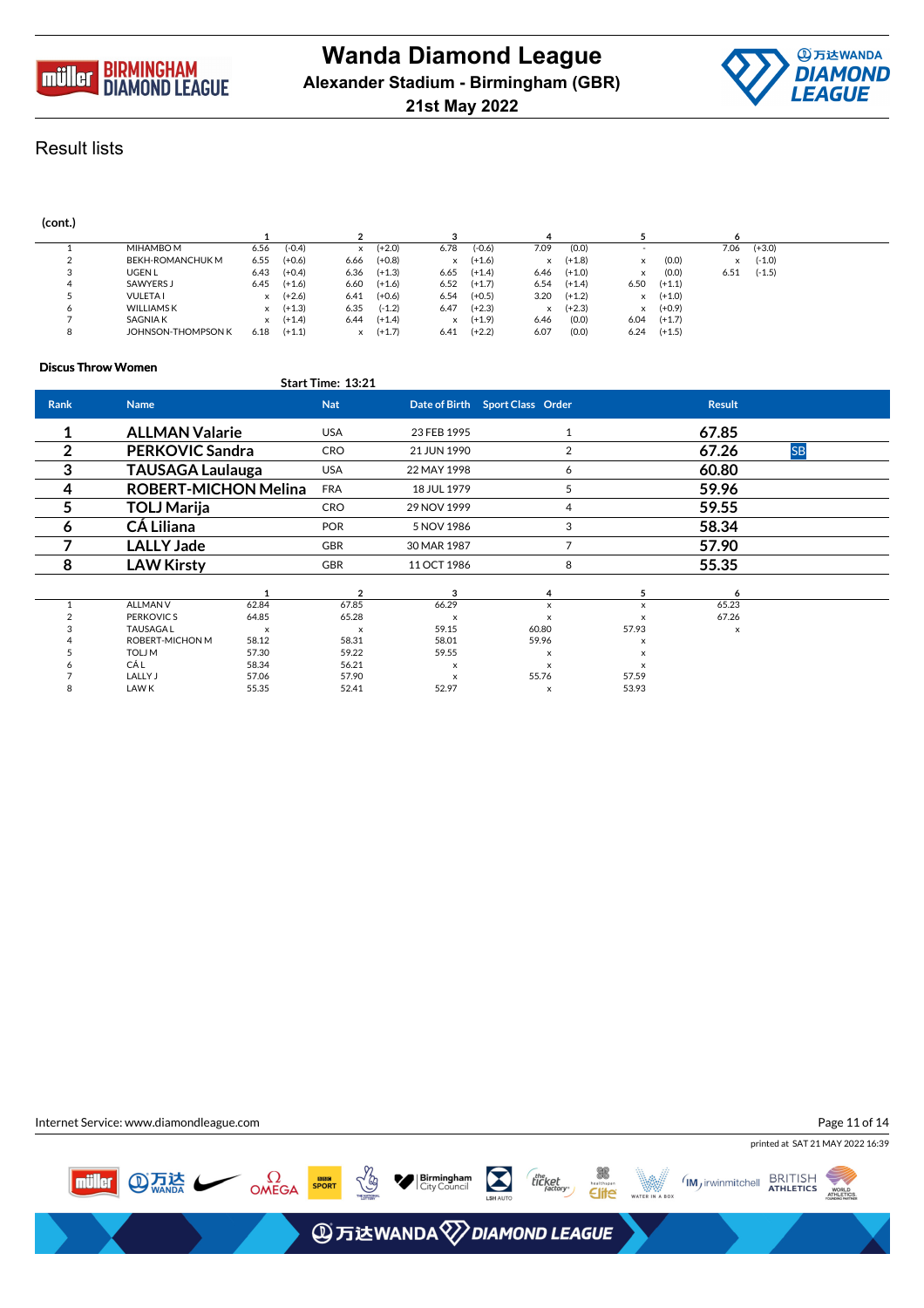



|          | 4x100m Relay Women |                                 |                                      |                               |                         |               |              |
|----------|--------------------|---------------------------------|--------------------------------------|-------------------------------|-------------------------|---------------|--------------|
|          |                    |                                 | Start Time: 16:15                    |                               |                         |               |              |
| Rank Nat |                    | <b>Nation</b>                   |                                      | <b>Sport Class</b><br>Lane    | <b>Reaction</b><br>time | <b>Result</b> |              |
|          | $1$ GBR            | <b>Great Britain &amp; NI1</b>  |                                      | 5                             | 0.139                   | 42.29         | <b>WL</b> MR |
|          |                    |                                 | 1 - DOBBIN B (7 JUN 1994)            | 2 - LANSIQUOT I (17 DEC 1997) |                         |               |              |
|          |                    |                                 | 3 - ASHER-SMITH D (4 DEC 1995)       | 4 - NEITA D (29 AUG 1996)     |                         |               |              |
|          | 2 CAN              | Canada                          |                                      | 6                             | 0.146                   | 43.03         | <b>SB</b>    |
|          |                    |                                 | 1 - McCREATH S (25 JUN 1996)         | 2 - BINGHAM K (15 JUN 1994)   |                         |               |              |
|          |                    |                                 | 3 - MADOGO J (14 APR 2000)           | 4 - BUCHANAN L (17 AUG 1996)  |                         |               |              |
|          | 3 POL              | Poland                          |                                      | 3                             | 0.153                   | 43.81         |              |
|          |                    |                                 | 1 - STEFANOWICZ M (21 SEP 2000)      | 2 - ADAMEK K (22 MAR 1999)    |                         |               |              |
|          |                    |                                 | 3 - POPOWICZ-DRAPALA M (24 APR 1988) | 4 - GOLA M (8 JUN 1998)       |                         |               |              |
|          | 4 GBR              | <b>Scotland</b>                 |                                      | 8                             | 0.182                   | 44.75         |              |
|          |                    |                                 | 1 - MATHESON R (7 MAR 1999)          | 2 - REES A (16 APR 1999)      |                         |               |              |
|          |                    |                                 | 3 - MALONE S (15 SEP 1999)           | 4 - SPENCE T (17 SEP 1998)    |                         |               |              |
|          | 5 GBR              | <b>Wales</b>                    |                                      | $\overline{2}$                | 0.140                   | 44.85         |              |
|          |                    |                                 | 1 - BRIER H (3 FEB 1998)             | 2 - ODUNAIYA A (17 NOV 1996)  |                         |               |              |
|          |                    |                                 | 3 - MOORE M (23 NOV 1992)            | 4 - TUSTIN I (27 NOV 2001)    |                         |               |              |
|          | <b>NED</b>         | <b>Netherlands</b>              |                                      | 4                             | 0.159                   | <b>DNF</b>    |              |
|          |                    |                                 | 1 - van den WILDENBE D (29 FEB 2000) | 2 - SEDNEY Z (15 DEC 2001)    |                         |               |              |
|          |                    |                                 | 3 - BISSCHOPS M (2 SEP 2002)         | 4 - SEDNEY N (17 DEC 1994)    |                         |               |              |
|          | <b>GBR</b>         | <b>Great Britain &amp; NI 2</b> |                                      | $\overline{7}$                |                         | <b>DNS</b>    |              |
|          |                    |                                 | 1 - AWUAH K (7 AUG 1999)             | 2 - HENRY D (26 AUG 1995)     |                         |               |              |
|          |                    |                                 | 3 - WILLIAMS B (18 DEC 1993)         | 4 - NELSON A (20 FEB 1991)    |                         |               |              |

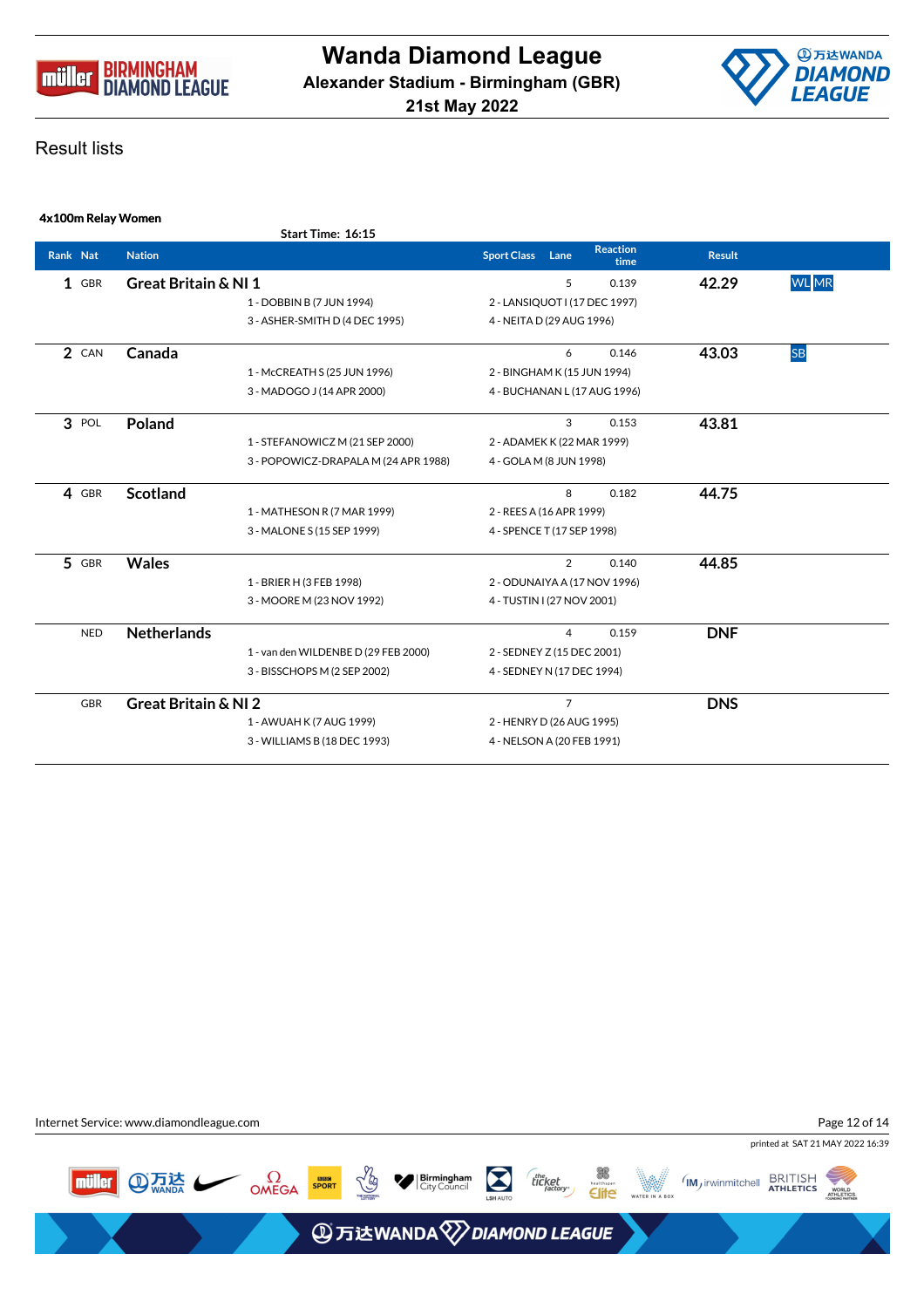



**4x100m Relay Women**

## **U20 Club Connect Start Time: 11:46**

| Rank Nat   | <b>Nation</b>                | <b>Sport Class</b> | Lane | <b>Reaction</b><br>time | <b>Result</b> |           |
|------------|------------------------------|--------------------|------|-------------------------|---------------|-----------|
| 1 GBR      | <b>CROYDON HARRIERS</b>      |                    |      | 0.142                   | 47.67         | <b>SE</b> |
| 2 GBR      | <b>HERNE HILL HARRIERS</b>   |                    |      | 0.151                   | 47.88         |           |
| 3 GBR      | <b>BIRCHFIELD HARRIERS</b>   |                    |      | 0.161                   | 49.99         |           |
| 4 GBR      | <b>HERNE HILL HARRIERS B</b> |                    |      | 0.159                   | 52.37         |           |
| <b>GBR</b> | <b>GATESHEAD HARRIERS</b>    |                    | 4    |                         | <b>DNS</b>    |           |

**4x100m Relay Girls**

## **U17 Club Connect Start Time: 11:30**

| Rank Nat |            | <b>Nation</b>                            | <b>Sport Class Lane</b> |   | <b>Reaction</b><br>time | <b>Result</b> |           |  |
|----------|------------|------------------------------------------|-------------------------|---|-------------------------|---------------|-----------|--|
|          | 1 GBR      | <b>CROYDON HARRIERS</b>                  |                         | 6 | 0.152                   | 48.09         | <b>SB</b> |  |
|          | 2 GBR      | <b>COVENTRY GODIVA HARRIERS</b>          |                         |   | 0.149                   | 48.75         | PB        |  |
|          | 3 GBR      | <b>BIRCHFIELD HARRIERS</b>               |                         | 4 | 0.170                   | 49.14         | <b>SB</b> |  |
|          | 4 GBR      | <b>GATESHEAD HARRIERS</b>                |                         | 9 | 0.209                   | 50.07         | <b>SB</b> |  |
|          | 5 GBR      | <b>RUGBY &amp; NORTHAMPTON</b>           |                         | 3 | 0.170                   | 50.46         | <b>SB</b> |  |
|          | $6$ GBR    | <b>KETTERING TOWN HARRIERS</b>           |                         | 2 | 0.177                   | 52.12         |           |  |
|          | GBR        | <b>HERNE HILL HARRIERS</b>               |                         | 8 | 0.176                   | 56.75         |           |  |
|          | <b>GBR</b> | <b>BLACKHEATH &amp; BROMLEY HARRIERS</b> |                         |   | 0.188                   | <b>DNF</b>    |           |  |

**100m Ambulant Women**

|             |                           | Start Time: 13:10 |                                |     |   |               | Wind: $-0.5$ m/s |  |
|-------------|---------------------------|-------------------|--------------------------------|-----|---|---------------|------------------|--|
| <b>Rank</b> | <b>Name</b>               | <b>Nat</b>        | Date of Birth Sport Class Lane |     |   | <b>Result</b> |                  |  |
|             | <b>HAHN Sophie</b>        | <b>GBR</b>        | 23 JAN 1997                    | T38 | 4 | 12.81         | <b>SB</b>        |  |
|             | <b>BREEN Olivia</b>       | <b>GBR</b>        | 26 JUL 1996                    | T38 |   | 13.14         |                  |  |
| 3           | <b>KAMLISH Sophie</b>     | <b>GBR</b>        | 20 AUG 1996                    | T64 |   | 13.47         | <b>SB</b>        |  |
| 4           | <b>DOWN Maddie</b>        | <b>GBR</b>        | 7 OCT 2007                     | T38 | 3 | 13.59         | <b>PB</b>        |  |
|             | <b>BARTLETT Hetty</b>     | <b>GBR</b>        | 27 MAR 1991                    | T38 | 8 | 13.69         |                  |  |
| 6           | <b>WALSH-DANN Eve</b>     | <b>GBR</b>        | 5 NOV 2001                     | T38 | 2 | 14.15         |                  |  |
|             | <b>HERMITAGE Georgina</b> | <b>GBR</b>        | 28 MAR 1989                    | T37 |   | 14.25         | <b>SB</b>        |  |
| я           | <b>COX Kadeena</b>        | <b>GBR</b>        | 10 MAR 1991                    | T38 | 6 | 15.14         |                  |  |

## **400m Wheelchair Women**

|                  |                            | <b>Start Time: 12:10</b> |                                |     |   |               |  |
|------------------|----------------------------|--------------------------|--------------------------------|-----|---|---------------|--|
| <b>Rank</b>      | <b>Name</b>                | <b>Nat</b>               | Date of Birth Sport Class Lane |     |   | <b>Result</b> |  |
|                  | <b>COCKROFT Hannah</b>     | GBR                      | 30 JUL 1992                    | T34 |   | 57.45         |  |
| $\mathbf{2}$     | <b>WOODS Mel</b>           | <b>GBR</b>               | 12 AUG 1994                    | T54 | 6 | 58.46         |  |
| 3                | <b>RAINBOW-COOPER Eden</b> | <b>GBR</b>               | 17 MAY 2001                    | T54 | 4 | 1:01.04       |  |
| $\boldsymbol{4}$ | <b>ANDRE Fabienne</b>      | <b>GBR</b>               | 20 SEP 1996                    | T34 |   | 1:09.54       |  |
|                  | WAUGH Anya                 | GBR                      | 12 FEB 2006                    | T54 |   | 1:14.05       |  |